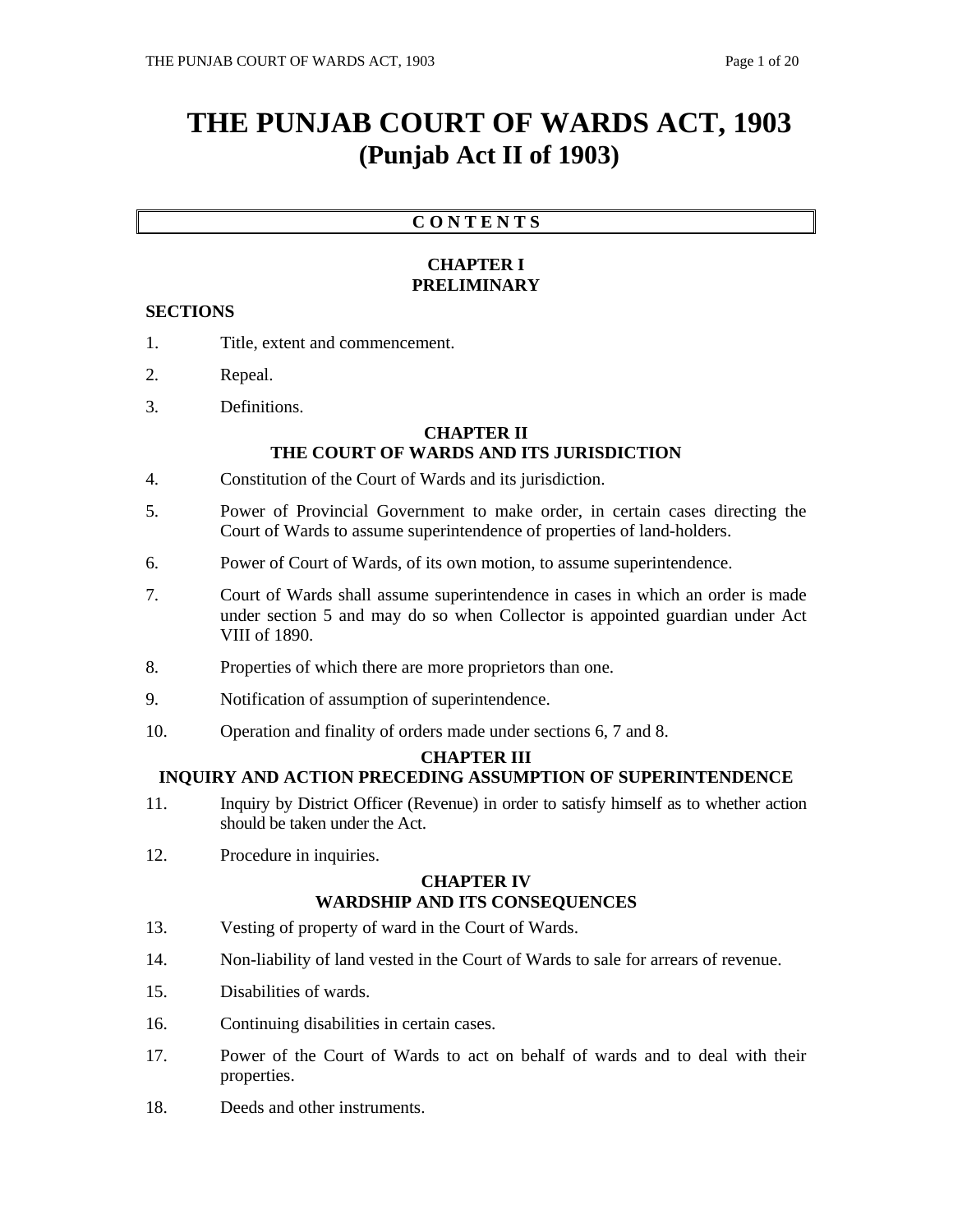- 19. Notice of suits.
- 20. Suits to be in name of Court of Wards.

#### **CHAPTER V**

## **GENERAL PROVISIONS AS TO THE SUPERINTENDENCE OF THE PERSONS AND PROPERTIES OF WARDS**

- 21. Court of Wards assuming superintendence of the property to take possession thereof. Procedure as to property situate in other districts.
- 22. Powers of Court of Wards as to superintendence and control. Audit of accounts and management of legal affairs of wards and properties.
- 23. Power of Court of Wards to charge expenses against properties under its superintendence.
- 24. Residence and education of wards.
- 25. Allowance for ward and his family.

## **CHAPTER VI**

## **ASCERTAINMENT AND LIQUIDATION OF LIABILITIES OF WARDS**

- 26. Notice to claimants.
- 27. Presentation of claims.
- 28. Examination into, admission and rejection of claims.
- 29. Bar of claims not duly notified.
- 30. Exclusion of documents not produced.
- 31. Decrees against wards or their properties and their execution.
- 32. Saving of right to sue in certain cases.
- 33. Appeal and revision.
- 34. Provincial Government may confer the powers of District Officer (Revenue) on any person.

#### **CHAPTER VII GUARDIANS AND MANAGERS**

- 35. Appointment, removal and control of guardians and tutors.
- 36. No person who can succeed to ward to be appointed guardian.
- 37. Duties and responsibilities of guardians.
- 38. Appointment, control and removal of managers.
- 39. Powers of managers.
- 40. Duties and responsibilities of managers.
- 41. Termination of appointment of guardian or manager.
- 42. Guardians and managers to be deemed to be public servants and managers and certain guardians to be deemed to be public accountants.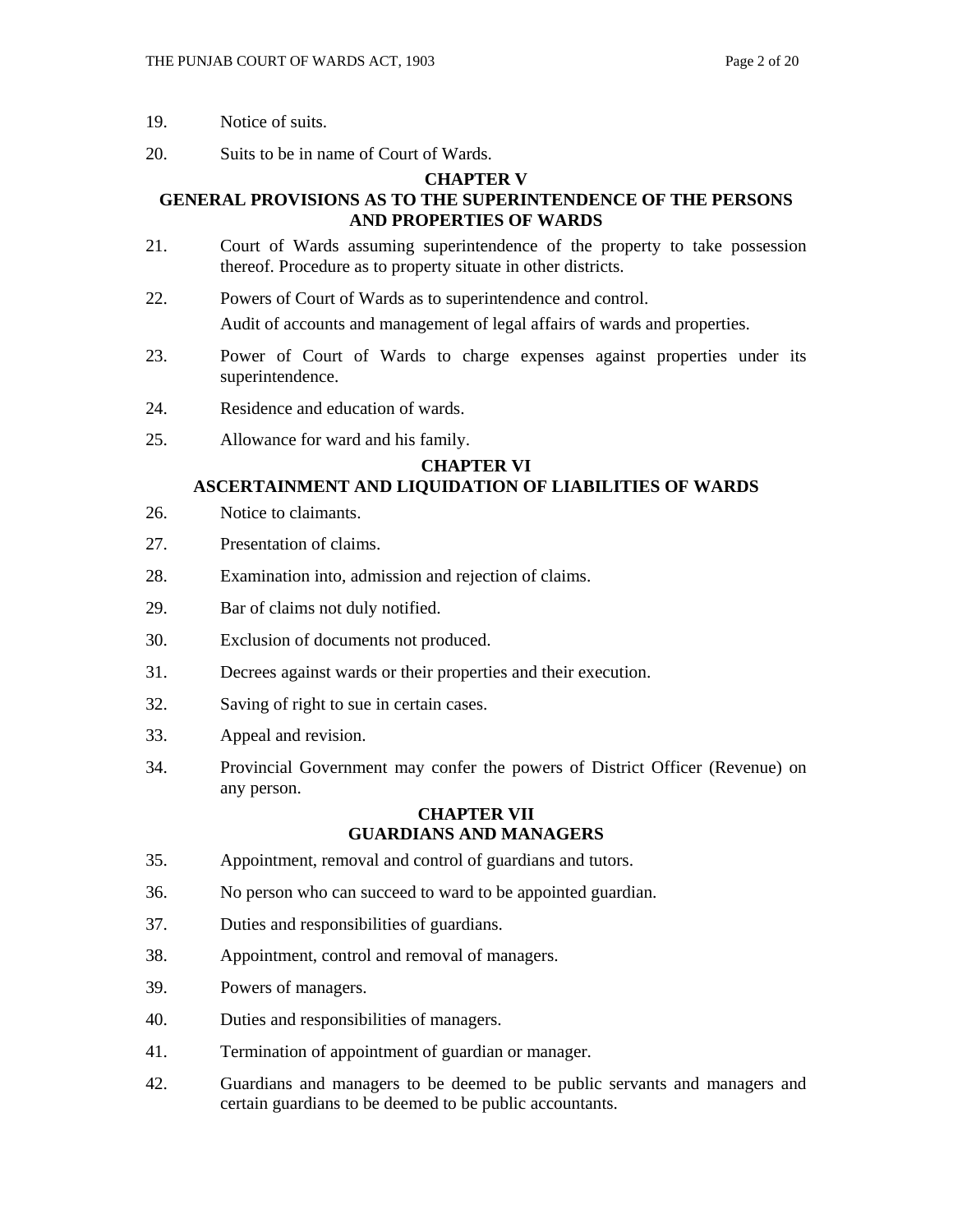43. District Officer (Revenue) when to discharge the duties of guardian or manager.

## **CHAPTER VIII**

## **RELEASE OF PERSONS AND PROPERTIES FROM SUPERINTENDENCE**

- 44. Power to release from superintendence.
- 45. Retention of superintendence of property until discharge of debts.
- 46. Retention of superintendence where there are more proprietors than one.
- 47. Appointment of guardian on release of minor.
- 48. Disposal of property after the death of a person of whose property the Court of Wards has assumed superintendence.
- 49. Delivery of documents and accounts on release of property.
- 50. Notifications as to release from superintendence.
- 51. Recovery of expenses.

## **CHAPTER IX**

## **MISCELLANEOUS PROVISIONS**

- 52. Bar of suits and proceedings.
- 53. Investigations into matters under Chapters VI and VII to be considered judicial proceedings.
- 54. Power to make rules.

## **SCHEDULE**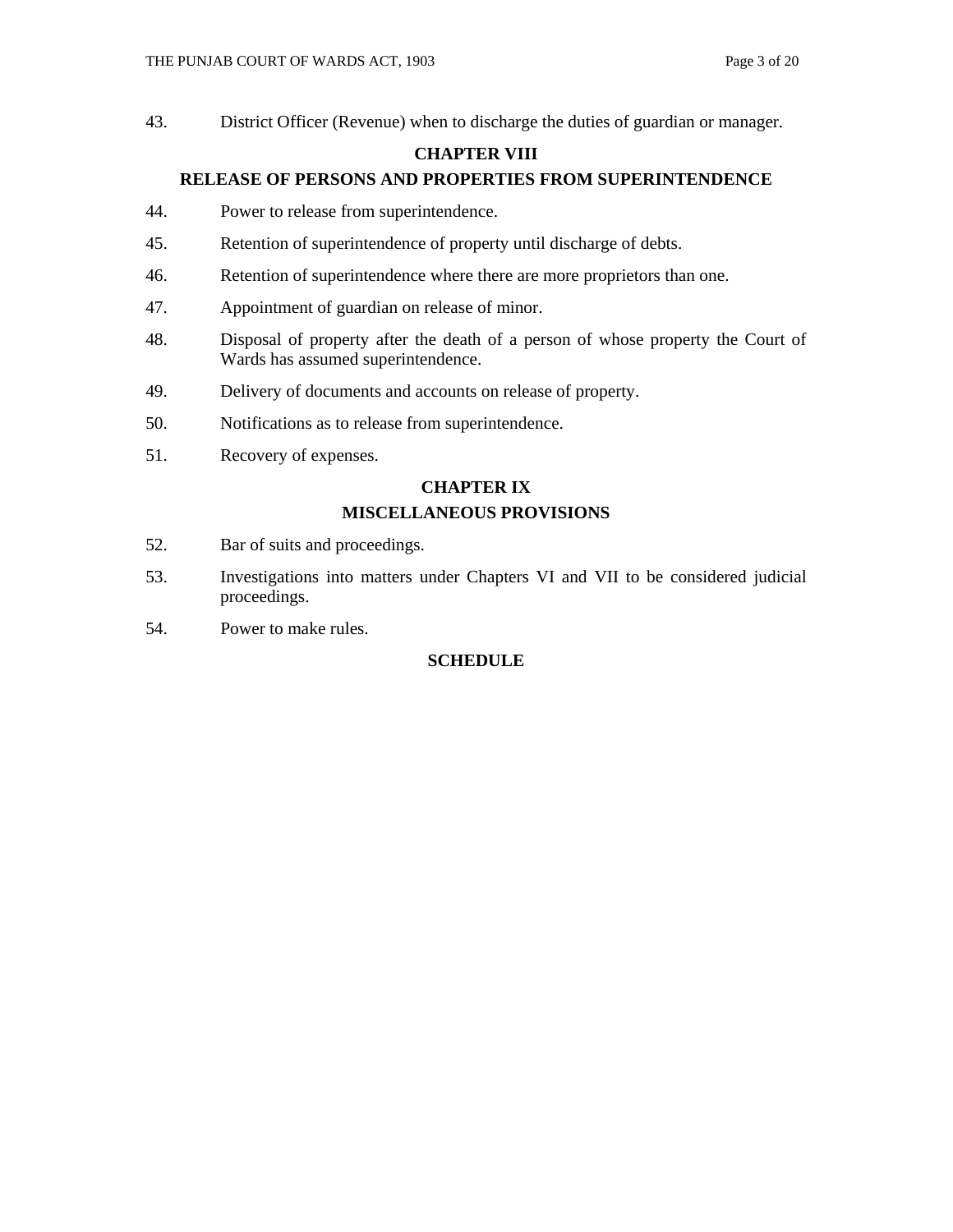## 1 **THE PUNJAB COURT OF WARDS ACT, 1903 (Punjab Act II of 1903)**

[2 June 1903; 25 June 1903]

*An Act to consolidate and amend the law relating to the Court of Wards in the Punjab*

WHEREAS it is expedient to consolidate and amend the law relating to the Court of Wards in the Punjab;

It is hereby enacted as follows:-

#### **CHAPTER I PRELIMINARY**

**1.** Title, extent and commencement.—(1) This Act may be called the Punjab Court of Wards Act, 1903.

(2) It extends to the whole of the Punjab.

**2. Repeal.**—— (1) The enactments specified in the schedule are hereby repealed to the extent mentioned in the third column thereof.

 (2) But all rules and appointments made, notifications and orders issued, authorities and powers conferred, farms and leases granted, rights acquired, liabilities incurred and other things done under any of those enactments shall, so far as may be, be deemed to have been respectively made, issued, conferred, granted, acquired, incurred and done under this Act.

 (3) Any enactment or document referring to any of those enactments shall, so far as may be, be construed to refer to this Act or the corresponding portion thereof.

**3. Definitions.**—In this Act, unless there be something repugnant in the subject or context, the expression—

- (a) "immovable property" shall include land, benefits to arise out of land, and things attached to the earth or permanently fastened to anything which is attached to the earth, but shall not include growing crops or grass;
- (b) "land-holder" shall mean a person who possesses any interest in land, whether as proprietor, assignee of the land-revenue, lessee of waste lands or otherwise;
- (c) "minor" shall mean a person who has not, within the meaning of the  $2^*$  \* \*] Majority Act,  $1875^3$ , attained his majority; and
- (d) "ward" shall mean any person in respect of whose person or the whole or any part of whose property, or of whose person and property, the Court of Wards by this Act constituted for the time being has assumed superintendence, but shall not include a joint proprietor the superintendence of whose property has been assumed by the Court of Wards under section 8.

## **CHAPTER II THE COURT OF WARDS AND ITS JURISDICTION**

**4.** Constitution of the Court of Wards and its jurisdiction.  $-\frac{4}{1}(1)$ The  $\frac{5}{2}$ [Executive District Officer (Revenue) of the District] within the limits of which any ward ordinarily resides, or any property of any ward is situate, shall be the Court of Wards in respect of the person and the property of such ward: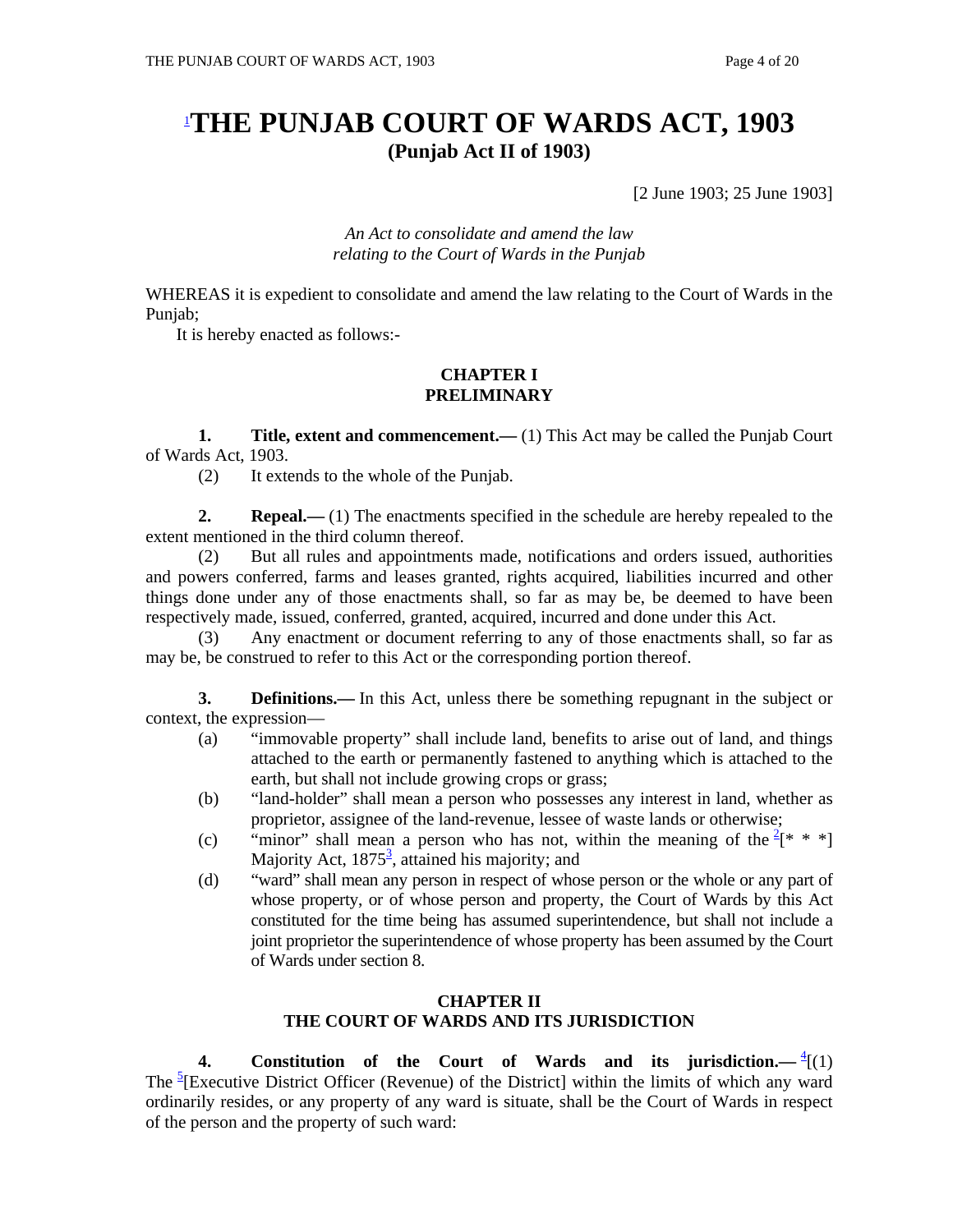Provided that where any ward ordinarily resides, within the jurisdiction of one  ${}^{6}$ [Executive District Officer (Revenue)] and his property or any part thereof is situate within the jurisdiction of any other <sup>7</sup>[Executive District Officer (Revenue)], the Board of Revenue shall determine which <sup>8</sup> [Executive District Officer (Revenue)] shall be the Court of Wards in respect of the person and the property of such ward].

 (2) The Court of Wards may exercise all or any of the powers conferred on it by this Act either direct or through  $2^*$  \* \*] the  $10^{\circ}$ [District Officer (Revenue)] of the District within the limits of which any ward may at any time reside or any part of the property of any ward may be situate, or through any other person whom it may at any time, in respect of any ward of the whole or any part of the property of any ward, appoint in that behalf.

(3) The Court of Wards may, with the sanction of the  $\frac{11}{18}$ [Board of Revenue], from time to time, by general or special order, or by rule made under this Act, delegate any of its powers to any  $\frac{12}{8}$  \* \* ]  $\frac{13}{8}$ [District Officer (Revenue)] or other person as aforesaid, and may at any time, with the like sanction, revoke any such delegation.

 (4) The powers and authority by this Act vested in the Court of Wards shall be exercised by it, subject to the control of the  $\frac{14}{16}$ [Board of Revenue].

 **5. Power of Provincial Government to make order, in certain cases directing the Court of Wards to assume superintendence of properties of land-holders.—** (1) Any land-holder may apply to the  $^{15}$ [Court of Wards] to make an order directing that his property be placed under the superintendence of the Court of Wards, and, upon receiving any such application, the  $\frac{16}{6}$ [Court of Wards], may, if it considers it expedient in the public interest so to do, make an order accordingly.

- (2) When it appears to the  $\frac{17}{2}$ [Court of Wards] that any land-holder is—
	- (a) by reason of being a female; or
	- (b) owing to any physical or mental defect or infirmity; or
	- (c) owing to his having been convicted of a non-bailable offence and to his vicious habits or bad character; or
	- (d) owing to his having entered upon a course of wasteful extravagance likely to dissipate his property;

incapable of managing or unfitted to manage his affairs, the  $^{18}$ [Court of Wards] may make an order directing that the property of such land-holder be placed under the superintendence of the Court of Wards:

 Provided that such an order shall not be made on the ground stated in clause (c) or on the ground stated in clause (d) unless such land-holder belongs to a family of political or social importance and the  $\frac{19}{2}$ [Court of Wards] is satisfied that it is desirable, on ground of public policy or general interest, to make such order.

(3) Every order made by the  $\frac{20}{20}$ [Court of Wards] under sub-section (1) or sub-section (2) shall be final and shall not be called in question in any Court of Law.

 **6. Power of Court of Wards, of its own motion, to assume superintendence.—** When any land-holder is a minor or a person adjudged by a competent Court to be of unsound mind and incapable of managing his affairs, the Court of Wards may make an order assuming the superintendence of the property or the person and property of such land-holder.

**7. Court of Wards shall assume superintendence in cases in which an order is made under section 5 and may do so when Collector is appointed guardian under Act VIII of 1890.**—(1) When, in respect of any land-holder an order is made by the  $\frac{21}{2}$ [Court of Wards] under sub-section (1) or sub-section (2) of section 5, the Court of Wards shall assume the superintendence of the property of such land-holder and may in its discretion also assume the superintendence of his person.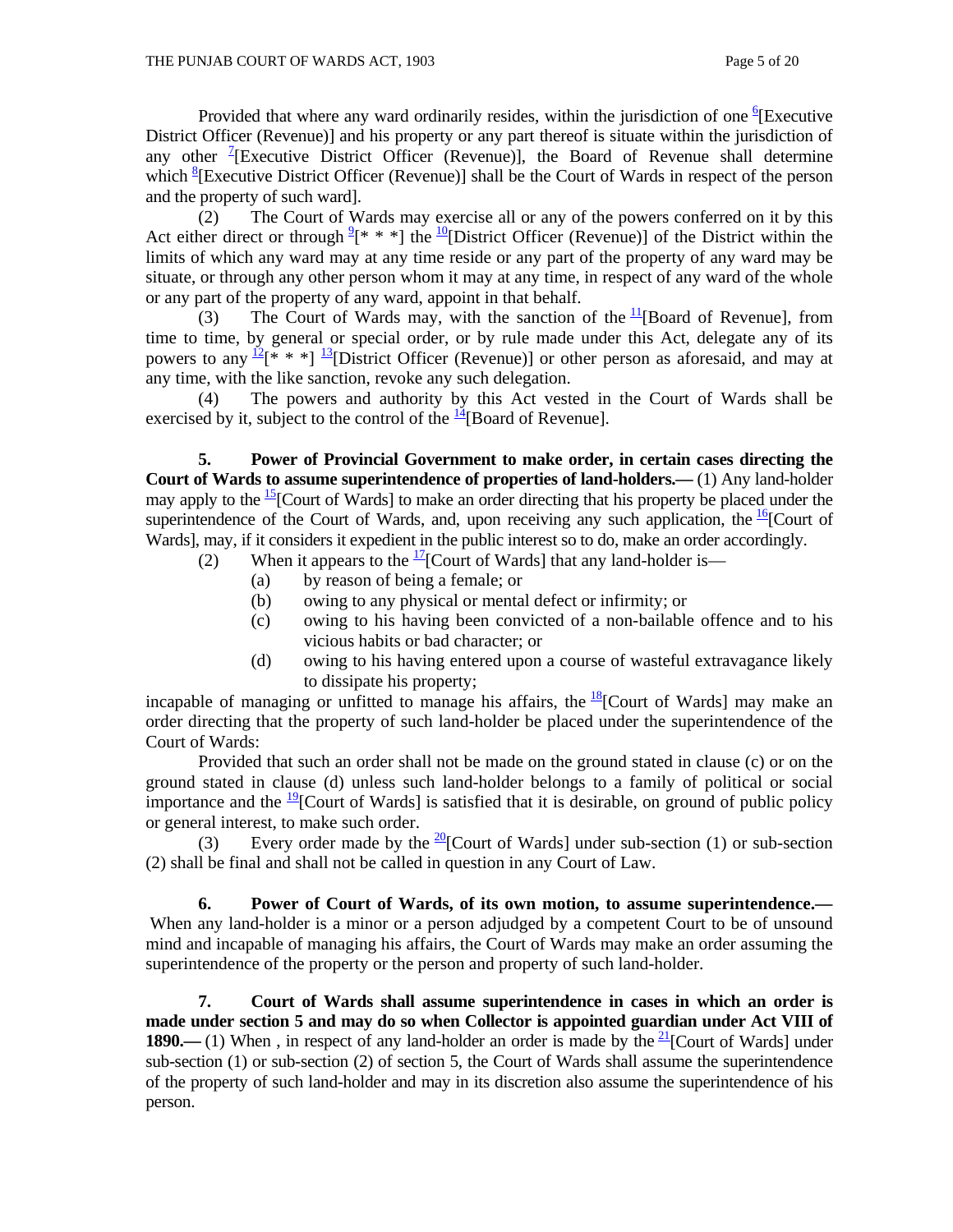(2) When the  $\frac{22}{2}$ [District Officer (Revenue)] is appointed or declared to be guardian of the person or property or both, of a minor, under the provisions of section 18 of the Guardians and Wards Act,  $1890^{23}$ , he shall intimate the fact to the Court of Wards, and the Court of Wards may thereupon, in its discretion, either assume, or refrain from assuming, the superintendence of the person or property, or both (as the case may be), of such minor, and the provisions of this Act shall if such superintendence be so assumed, apply to the person or property, or both (as the case may be) of such minor.

**8. Properties of which there are more proprietors than one.—** When there are two or more proprietors of any property and the shares of the several proprietors have not been separated off, and the Court of Wards, acting under section 6 or section 7, assumes the superintendents of the property of one or more, but not all, of such proprietors, the Court of Wards may assume the superintendence also of the shares of such joint-proprietor or joint-proprietors as is or are not disqualified, paying any such proprietor the surplus income accruing from his share of the property. The superintendence assumed under this section shall extend only to the management of the share of the joint proprietor in such joint property and shall not as regards such share include the power to sell or mortgage the same or any part thereof or to grant a lease thereof for a period exceeding 20 years or to create any charge thereon or interest therein.

 **9. Notification of assumption of superintendence.—** Whenever the Court of Wards, assumes the superintendence of the person or property of any person under any of the provisions of this Act, the order of assumption shall be notified in the  $^{24}$ [Official Gazette] and shall specify the district the  $\frac{25}{2}$ [District Officer (Revenue)] of which shall be put in charge on behalf of the Court of Wards.

 **10. Operation and finality of orders made under sections 6, 7 and 8.—** Every order made by the Court of Wards assuming, under sections 6, 7 and 8, respectively, the superintendence of the person or property, or both of any person shall take effect from the date fixed in this behalf in the notification published under section 9 and shall be final and shall not be called in question in any Court of Law.

#### **CHAPTER III INQUIRY AND ACTION PRECEDING ASSUMPTION OF SUPERINTENDENCE**

 **11. Inquiry by** <sup>26</sup>**[District Officer (Revenue)] in order to satisfy himself as to whether action should be taken under the Act.—** (1)  $\frac{27}{1}$  For the purpose of satisfying himself as to whether, in respect of any land-holder, the Court of Wards should be moved to make an order under section 5(2) or section 6,] or for the purpose of making any report which may be called for in connection with any application of a land-holder under sub-section (1) of section 5, the <sup>28</sup>[District] Officer (Revenue)] may make such inquiry into the circumstances of such land-holder as he may deem necessary, and, pending the taking of any such action, may issue such orders for the temporary custody and protection of the person or property, or both, of such land-holder, as he thinks fit.

(2) If the land-holder be a minor, the  $\frac{29}{9}$ [District Officer (Revenue)] may direct that the person, if any, then having the custody of the minor, shall produce him, or cause him to be produced, at such place and time as the  $\frac{30}{2}$ [District Officer (Revenue)] appoints, and may make such orders for the future custody of the minor, pending the orders of the Court of Wards, as he thinks proper.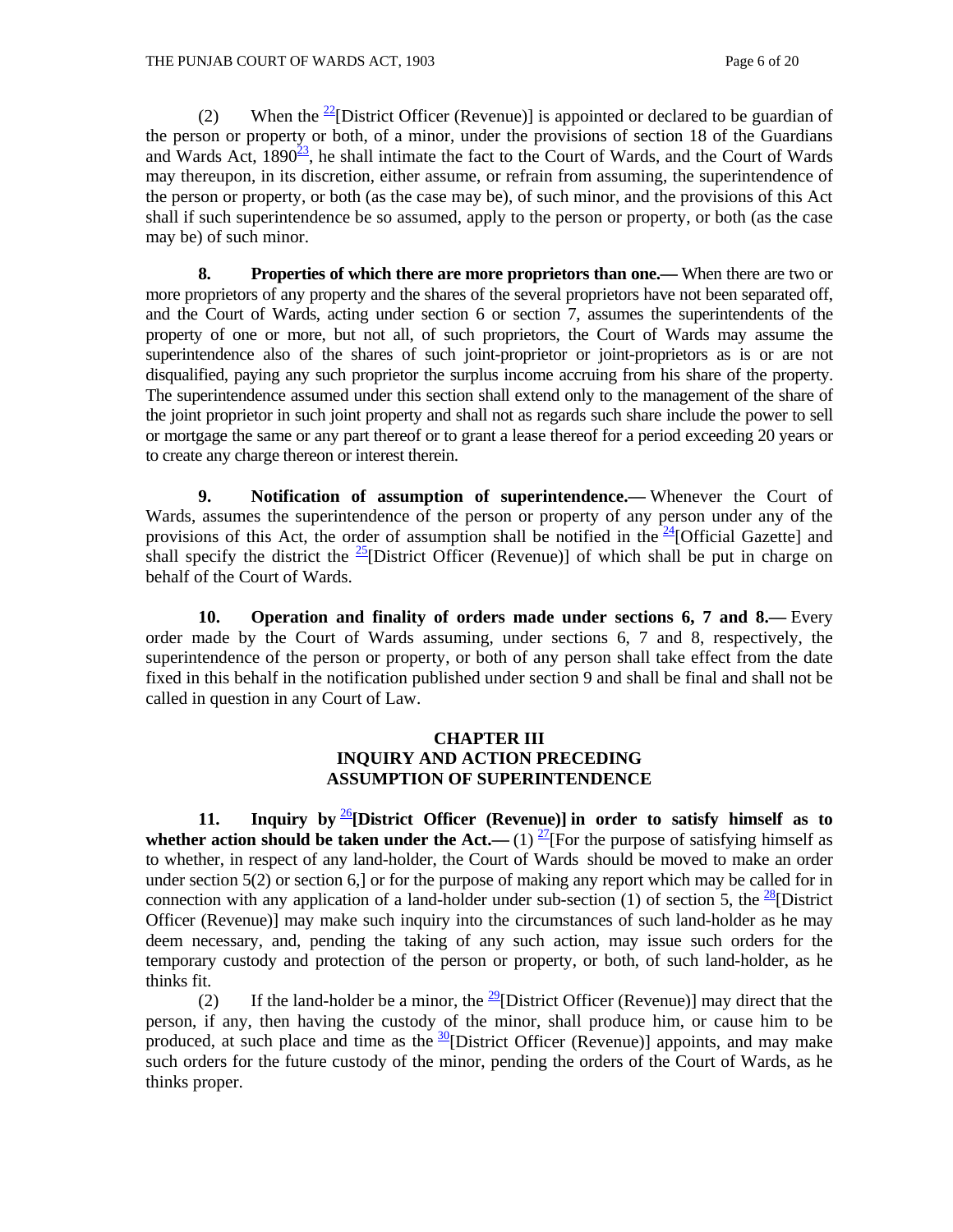(3) If the minor is a female who ought not to be compelled to appear in public, the direction under sub-section (2) shall require her to be produced in accordance with the manners and customs of the country.

(4) If the land-holder is alleged to be or is of unsound mind, the  $\frac{31}{2}$ [District Officer (Revenue)] shall make application to a competent Court in view to an inquiry being made by such Court for the purpose of ascertaining whether such person is or is not of unsound mind and incapable of managing his affairs.

**12. Procedure in inquiries.—** (1) For the purposes of every inquiry to be made, or direction to be given, in pursuance of any of the provisions of the Act, the  $\frac{32}{2}$ [District Officer (Revenue)] may exercise all or any of the powers of a Civil Court under the Code of Civil Procedure $\frac{33}{2}$ .

 (2) For the purpose of protecting the property, or any part thereof, of any land-holder, pending an inquiry under sub-section (1) of section 11, the  $\frac{34}{1}$ [District Officer (Revenue)] may, subject to the direction and control of the Court of Wards, take possession thereof and appoint a manager and such caretakers in respect thereto as he may deem fit.

#### **CHAPTER IV WARDSHIP AND ITS CONSEQUENCES**

**13.** Vesting of property of ward in the Court of Wards.—(1) Upon the publication of a notification under section 9, in respect of the property of any person, the whole of such property, at the date of the notification, shall vest in the Court of Wards, and shall remain so vested until the Court of Wards shall, by notification under section 50, divest itself of the superintendence of the whole or any part thereof, or is otherwise divested of such superintendence in due course of law.

 (2) All rights accruing to and properly inherited by or vesting in any ward after the publication of a notification under section 9, and while the property of such ward is under the superintendence of the Court of Wards, shall vest in the Court of Wards:

 Provided that the Court of Wards may, in its discretion assume, or refrain from assuming, the superintendence of any property which any ward may acquire, otherwise than by inheritance, subsequent to the date of the notification published under section 9.

 **14. Non-liability of land vested in the Court of Wards to sale for arrears of revenue.—** No land under the superintendence of the Court of Wards shall be sold for arrears of revenue accruing while such land is under such superintendence.

- **15.** Disabilities of wards.— No ward shall be competent—
	- (a) to transfer or create any charge on, or interest in, the whole or any part of his property which is under the superintendence of the Court of Wards, or to enter into any contract which may involve him in pecuniary liability:

 Provided that nothing in this clause shall be deemed to affect the capacity of a ward to enter into a contract of marriage, but he shall not incur, in connection therewith, any pecuniary liability, except such as, having regard to the personal law to which he is subject, and to his rank and circumstances, the Court of Wards may, in writing, declare to be reasonable;

(b) without the previous sanction, in writing, of the Court of Wards, (1) to adopt, or (2) to give permission to adopt, or (3) to dispose of any property by will.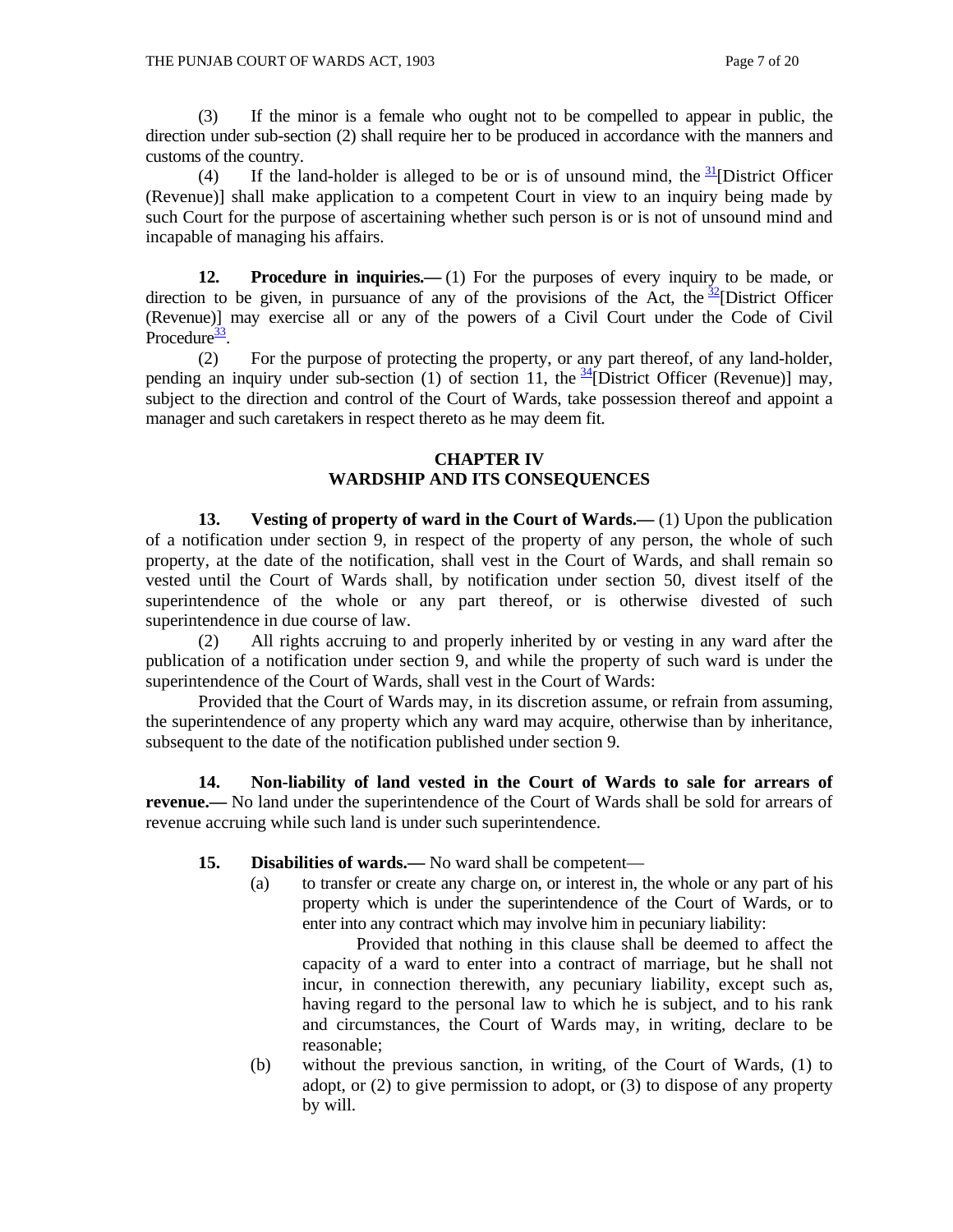**16.** Continuing disabilities in certain cases.—(1) When the property of any landholder, in respect of whom an order has been made under sub-section (1) or on the last ground stated in sub-section (2) of section 5, is released from the superintendence of the Court of Wards, such landholder shall not be competent, without the previous sanction of the  $\frac{35}{5}$ [Board of Revenue], to alienate the whole or any part of the immovable property which has been so released, in any way, or to create any charge upon any such property extending beyond his life time, and every transfer made to or attempted to be made, or charge created or attempted to be created, in contravention of this provision, shall be void.

 (2) No suit shall be brought whereby to charge any person upon any promise made after he has ceased to be a ward to pay any debt contracted during the period when he was a ward, or upon any ratification made after he has ceased to be a ward of any promise or contract made during the above period, whether there shall or shall not be any new consideration for such promise or ratification.

 **17. Power of the Court of Wards to act on behalf of wards and to deal with their properties.—**(1) The Court of Wards may, at any time, mortgage or sell the whole or any part of the property of a ward, and may grant leases or forms of the whole or any part of such property for such terms as it thinks fit, and may make such remissions of rental or other arrears and may generally and from time to time pass all such orders and do all such acts, not inconsistent with the provisions of this or any other enactment for the time being in force, as it may deem to be for the advantage of the ward or the benefit of his property.

 (2) The Court of Wards may, for the purpose of raising a loan for the benefit of a ward or his property, hypothecate, with the consent of the  $\frac{36}{18}$ [Board of Revenue], any jagir, mafi, pension or assignment of land-revenue held by the ward.

**18.** Deeds and other instruments.—(1) All deeds, contracts or other instruments executed by the Court of Wards in the exercise of its powers of superintendence under this Act, shall be executed by the Court of Wards in its own name.

 (2) Covenants entered into by the Court of Wards shall be binding on the Court of Wards only so long as the ward or the property affected by such covenants remains under its superintendence and only to the extent of such property; and such covenants shall be binding on the ward or on the person entitled to such property after the ward or the property or both (as the case may be) shall have been released from superintendence.

 (3) This section shall also apply to all deeds, contracts and other instruments executed before the commencement of this Act.

**19.** Notice of suits.— No suit  $\frac{37}{2}$  [or decree] relating to the person of any ward or to any property under the superintendence of the Court of Wards shall be instituted  $\frac{38}{8}$ [or executed] in any Civil or Revenue Court until the expiration of two months after notice in writing has been delivered to, or left at, the office of the  $\frac{39}{2}$ [District Officer (Revenue)] of the District specified in the order of assumption in the notification under section 9, stating the name and place of abode of the intending plaintiff,  $\frac{40}{2}$  or decree-holder, as the case may be, and such other particulars as may be prescribed by rules made under this Act], and the plaint  $\frac{41}{1}$  or application for execution] shall contain a statement that such notice has been so delivered or left:

 Provided that notice under this section shall not be required in the case of any suit the period of limitation for which will expire within three months from the date of the notification under section 9.

**20.** Suits to be in name of Court of Wards.—(1) No suit (a) by or on behalf of a ward, or (b) affecting any property under superintendence of the Court of Wards shall be brought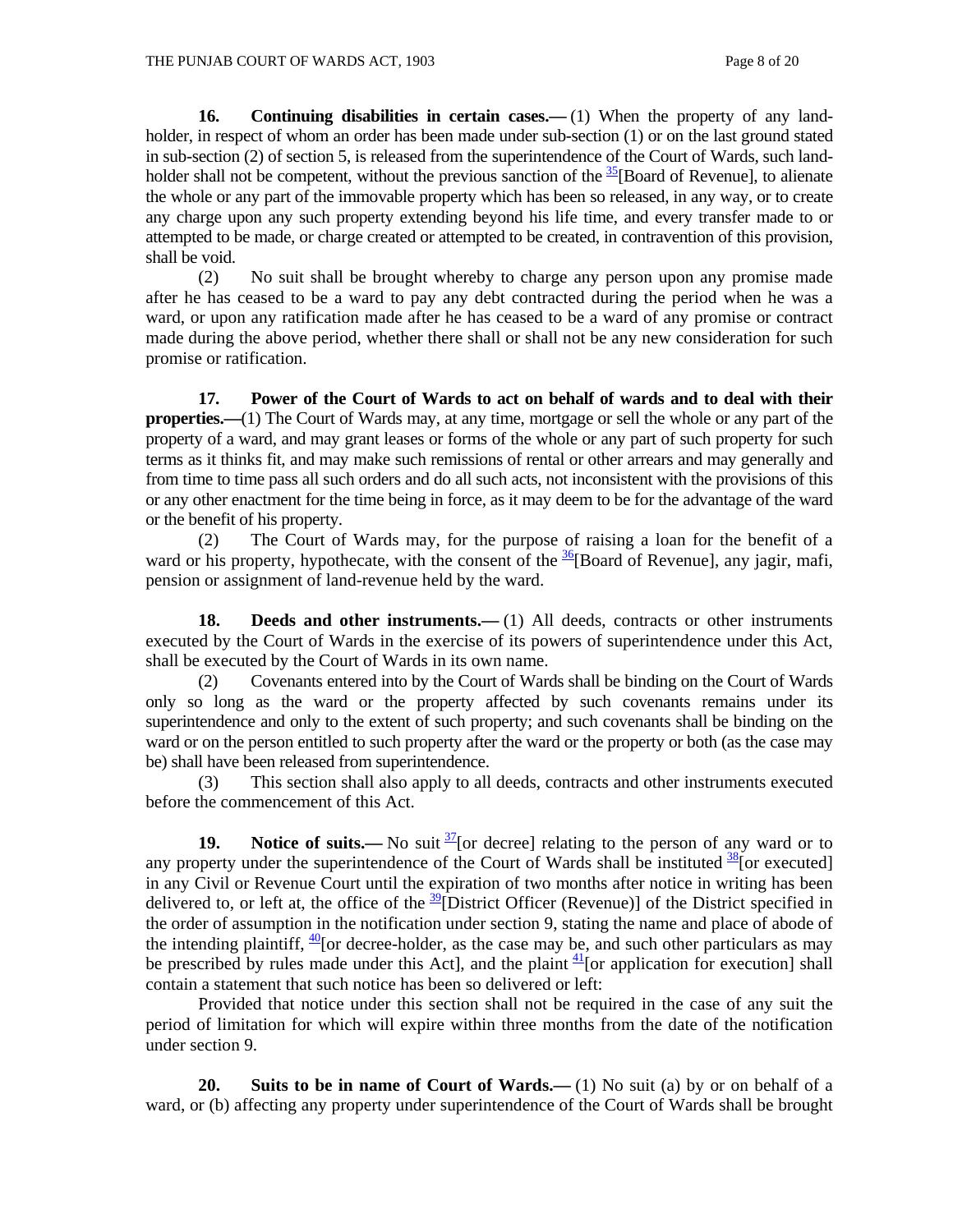without the authority of the Court of Wards or of such officer as it may appoint in that behalf, and in every such suit brought with such authority the Court of Wards shall be named as plaintiff.

 (2) In every suit against a ward or affecting property under the superintendence of Court of Wards, the Court of Wards shall be named as the defendant.

 (3) Suits brought by or against any Court of Wards may be instituted and conducted or defended on behalf of the Court of Wards by the  $\frac{42}{2}$ [District Officer (Revenue)] of the District specified in the order of assumption in the notification under section 9, or by the manager or other person authorised, by general or special order or rule made under this Act, in that behalf, by the Court of Wards.

#### **CHAPTER V**

## **GENERAL PROVISIONS AS TO THE SUPERINTENDENCE OF THE PERSONS AND PROPERTIES OF WARDS**

 **21. Court of Wards assuming superintendence of the property to take possession thereof. Procedure as to property situate in other districts.—** As soon as conveniently may be after the assumption, by the Court of Wards, of the superintendence of the property of any person, the  $\frac{43}{2}$ [District Officer (Revenue)] of every district within which any part of such property may be situated, or some person authorised, in writing, by him in this behalf, shall take possession of all such property and all accounts and papers relating thereto, and shall do all other acts and things which may be necessary to secure and protect the same and place it under proper custody and control.

 **22. Powers of Court of Wards as to superintendence and control. Audit of accounts and management of legal affairs of wards and properties.—** The Court of Wards may from time to time direct such provision as it may think fit to be made in respect of the—

- (1) superintendence and supervision of the persons of the wards and properties under its superintendence;
- (2) periodical or special audit, by an independent auditor, of the accounts of properties generally or of any particular property as it may think fit;
- (3) management of the legal affairs of properties generally, or of any particular property, as it may think fit.

 **23. Power of Court of Wards to charge expenses against properties under its superintendence.—** The Court of Wards may from time to time regulate the expenses to be incurred in the supervision, care and management of the wards and properties under its superintendence, and generally in carrying out all or any of the purposes of this Act, and may order that such expenses, or any of them, including all salaries, gratuities and leave allowances of establishments and all contingent and other expenses whatsoever which it shall consider requisite, be charged against such property generally, or against any one or more properties comprised in such property for the purposes of which such establishments are, or have been, entertained or such expenses have been incurred.

**24. Residence and education of wards.—(1)** The Court of Wards may pass such orders as it thinks fit in respect of the residence of any ward whose person is for the time being under its superintendence, and, when he is a male minor, in respect of his education.

 (2) The Court of Wards may from time to time require any such male minor ward to attend such tutor, class, school or college, for the purposes of education, as it thinks fit.

 **25. Allowance for ward and his family.—** (1) The Court of Wards may from time to time determine what sums shall be allowed in respect of the expenses of any ward and of his family and dependents.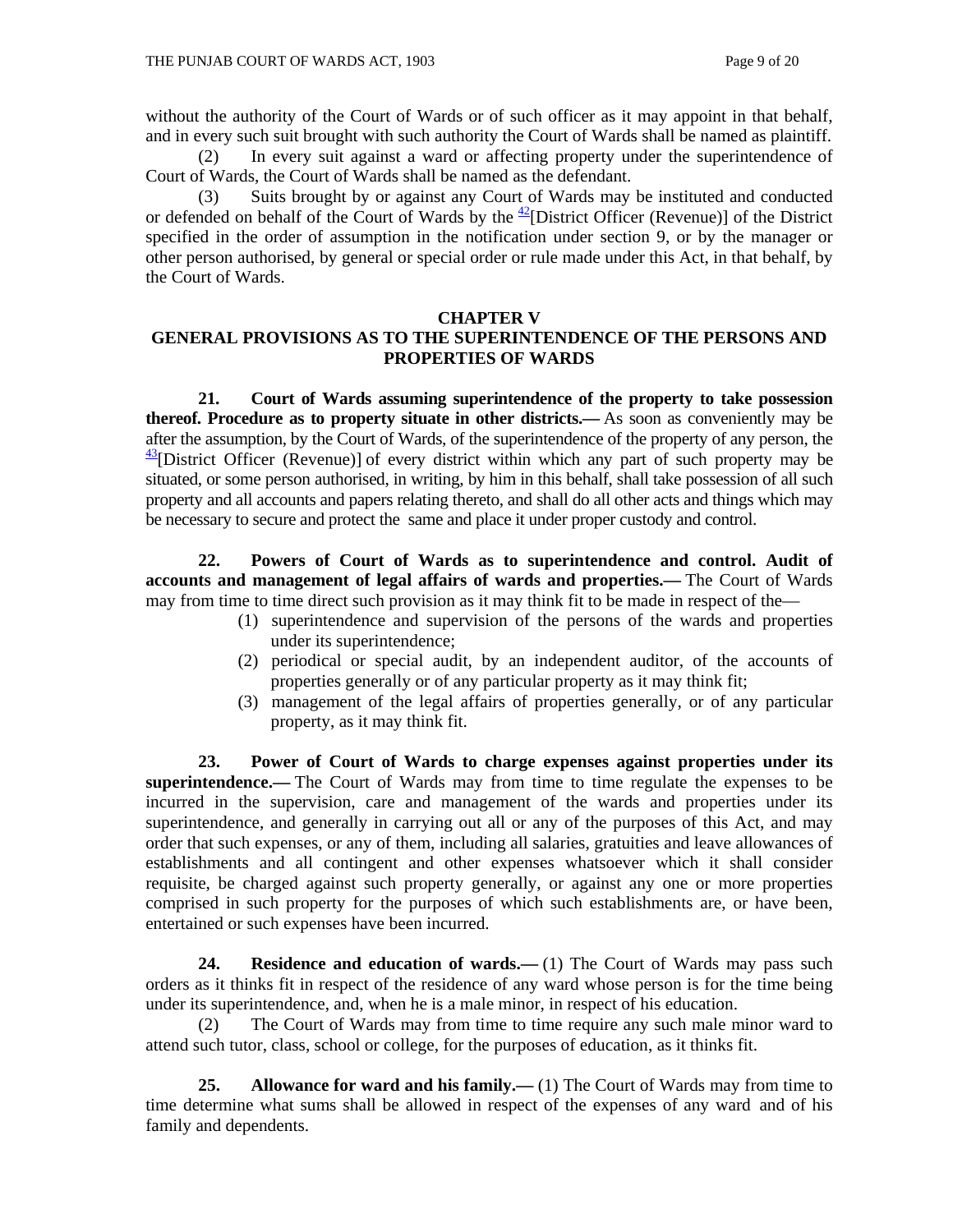(2) The Court of Wards may from time to time determine what sums may be spent on the education of any minor ward whose person is for the time being under its superintendence.

## **CHAPTER VI ASCERTAINMENT AND LIQUIDATION OF LIABILITIES OF WARDS**

26. Notice to claimants.—(1) On the publication of a notification under section 9, the  $\frac{44}{1}$ District Officer (Revenue)] of the District specified in the order of assumption or any other  $\frac{45}{2}$ [District Officer (Revenue)] whom the Court of Wards may appoint in that behalf, shall publish in the  $\frac{46}{6}$ [Official Gazette] a notice in both the English and the Urdu languages calling upon all persons having claims against the ward or against the property under the superintendence of the Court of Wards to notify the same in writing to such  $\frac{47}{12}$  [District Officer (Revenue)] within six months from the date of the publication of the notice.

 (2) The notice may also be published at such places and in such other manner as the Court of Wards may, by general or special order, direct or by rule, made under this Act, prescribe.

(3) The  $\frac{48}{3}$ [District Officer (Revenue)] may, if he is satisfied that any claimant had reasonable excuse for not submitting his statement of claim within six months, receive his claim at any time after the expiry of the period aforesaid, but any claim so received shall, unless the  $\frac{49}{2}$ [District Officer (Revenue)] otherwise directs and notwithstanding any law, contract, decree or award to the contrary, cease to carry interest from the date of the expiry of the period aforesaid.

**27.** Presentation of claims.—(1) Every claimant shall, together with his statement of claim, present full particulars thereof.

 (2) Every document (including entries in books of account) on which the claimant found his claim, or on which he relies in support thereof, shall be produced before the  $\frac{50}{10}$ [District] Officer (Revenue)] with the statement of claim.

 (3) Every such document shall be accompanied by a true copy of the same. The  $\frac{51}{2}$ [District Officer (Revenue)] or such officer as he may appoint in that behalf, shall mark the original document for the purpose of identification, and, after examining and comparing the copy with it, shall retain the copy and return the original to the claimant.

**28. Examination into, admission and rejection of claims.—** $(1)$  **The <sup>52</sup>[District]** Officer (Revenue)] shall, after such inquiry as he may consider necessary, decide as to each claim made against any ward of property, in manner in section 26 and section 27 provided, whether such claim is, either in whole or in part to be admitted or disallowed and shall intimate, in writing, his decision in respect of each such claim to the claimant thereof. If such liabilities cannot be paid at once, the decision shall fix the interest (if any) to be paid thereon from the date of such decision to the date of the payment and discharge of such claim.

 **29. Bar of claims not duly notified.—** Every debt or liability other than debt due to, or liabilities incurred in favour of,  $\frac{53}{1}$  (the Government) to which any ward is subject, or with which any property under the superintendence of the Court of Wards or any part thereof is charged, and which is not duly notified to the said  $\frac{54}{12}$ [District Officer (Revenue)] within the time and in the manner hereinbefore prescribed, shall, subject to the provisions of section 7 and section 13 of the  $\frac{55}{2}$ Indian Limitation Act, 1877, be deemed for all purposes and on all occasions, whether during the continuance of the superintendence of the Court of Wards or afterwards, to have been duly discharged: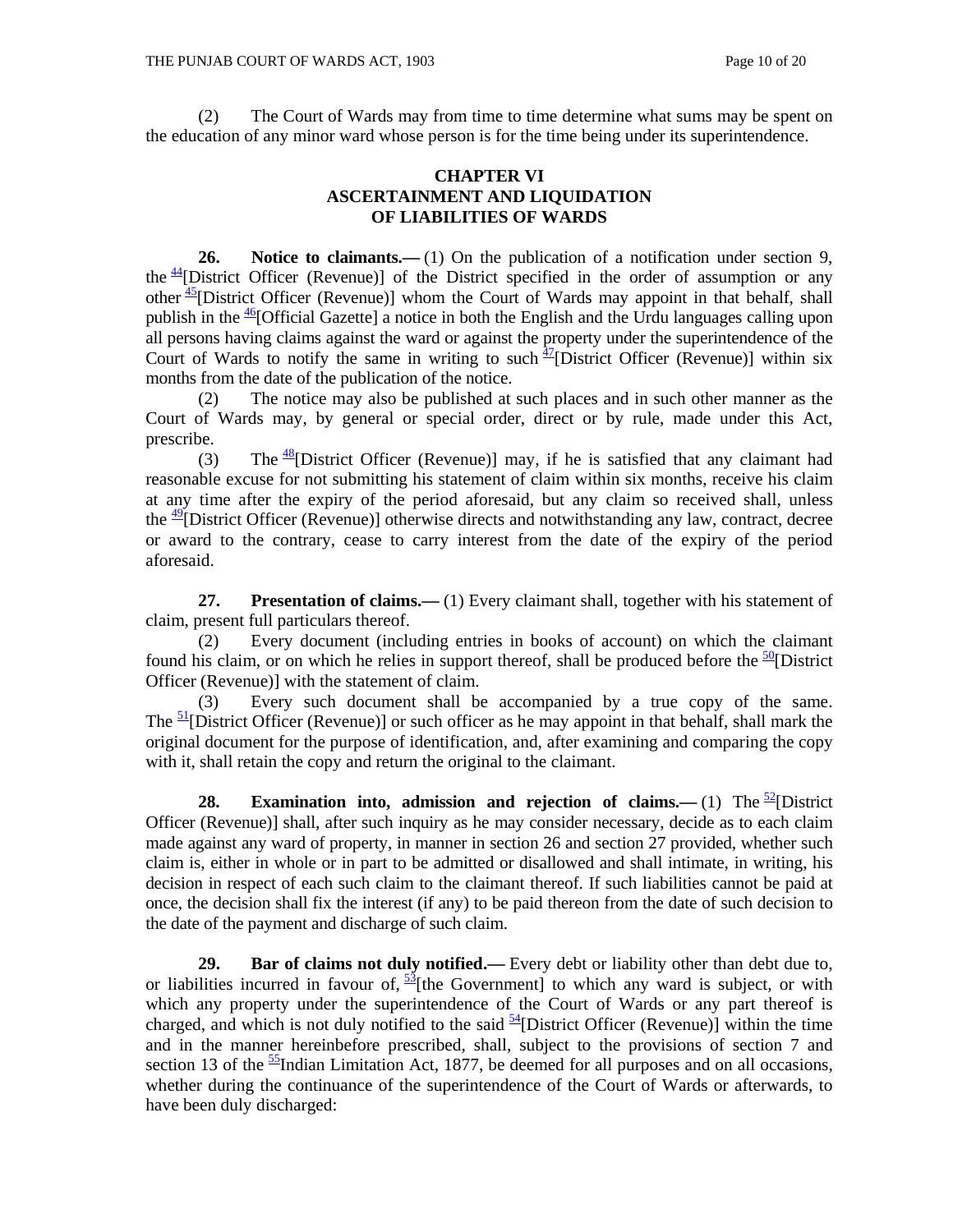Provided that the provisions of this section shall not be deemed to extinguish any such debt or liability in any case in which the Court of Wards, after assuming the superintendence of such property, releases the same from such superintendence without ascertaining and dealing with the liabilities thereof as in this chapter provided in that behalf, and that, in any such case, in computing the period of limitation applicable to any suit or application for the recovery of any such debt or the enforcement of any such liability, the time from the date of the notification of claim under section 26, to the date of the release of the property from the superintendence of the Court of Wards, shall be excluded.

 **30. Exclusion of documents not produced.—** If any document in the possession or under the control of the claimant is not produced by him as required by section 27, such document shall not be admissible in evidence in any suit or proceeding thereafter brought against a ward or as affecting any property under the superintendence of the Court of Wards by the claimant, or by any person claiming under him.

 **31. Decrees against wards or their properties and their execution.—** (1) Nothing contained in this chapter shall be deemed to empower the  $\frac{56}{12}$ [District Officer (Revenue)] to disallow any claim, notified under section 26, which is based upon a decree passed by any competent Court, and any such decree may be proved by the production of a certified copy of the same accompanied by a certificate from the proper Court that such decree remains unsatisfied.

 (2) On the publication of a notice under section 26, all suits and all proceedings in execution of any decree against a ward or as affecting any property under the superintendence of the Court of Wards then pending in any Civil Court shall be stayed  $\frac{57}{8}$  \* \* \*].

 $\frac{58}{36}$  (3) No such suit or proceedings shall be continued or revived in any such court until the expiration of six months from the date of the publication of the notice under section 26, and until the expiration of two months after notice in writing has been delivered to, or left at, the office of the  $\frac{59}{2}$ [District Officer (Revenue)] of the District specified in the order of assumption in the notification under section 9 stating the name and place of abode of the plaintiff or decreeholder, as the case may be, and such other particulars in respect of the suit or decree as may be prescribed by rules made under this Act and every application for the continuance or revival of the suit or proceedings and every application for the institution of fresh proceedings in execution of such decree shall contain a statement that the provisions of this sub-section have been complied with].

**32.** Saving of right to sue in certain cases.—(1) Subject to the provisions of section 19 and section 31 nothing in this chapter shall be construed as preventing any claimant from bringing or prosecuting any suit,  $\frac{60}{6}$  [or executing any decree], in any competent Court, in respect of any claim which has been duly notified, within the time and in the manner hereinbefore prescribed, to the  $61$ [District Officer (Revenue)], and which has, whether in whole or in part, been disallowed by him:

 $\frac{62}{2}$ [Provided that no suit or proceedings in execution of any decree shall at any time be brought or be maintainable—

- (a) in respect of any claim which has not been so notified; or
- (b) to set aside or modify the order (if any) of a  $\frac{63}{2}$ [District Officer (Revenue)] fixing a date for the payment of such claim or regulating the order in which claims against the ward of properties under the superintendence of the Court of Wards shall be paid].

(2) In computing any period of limitation prescribed by the  $\frac{64}{10}$ Indian Limitation Act, 1877, or section 230 of the Civil Procedure Code<sup>65</sup>, every period during which proceedings have been stayed or temporarily barred by reasons of the provisions of this section or of section 31 shall be excluded.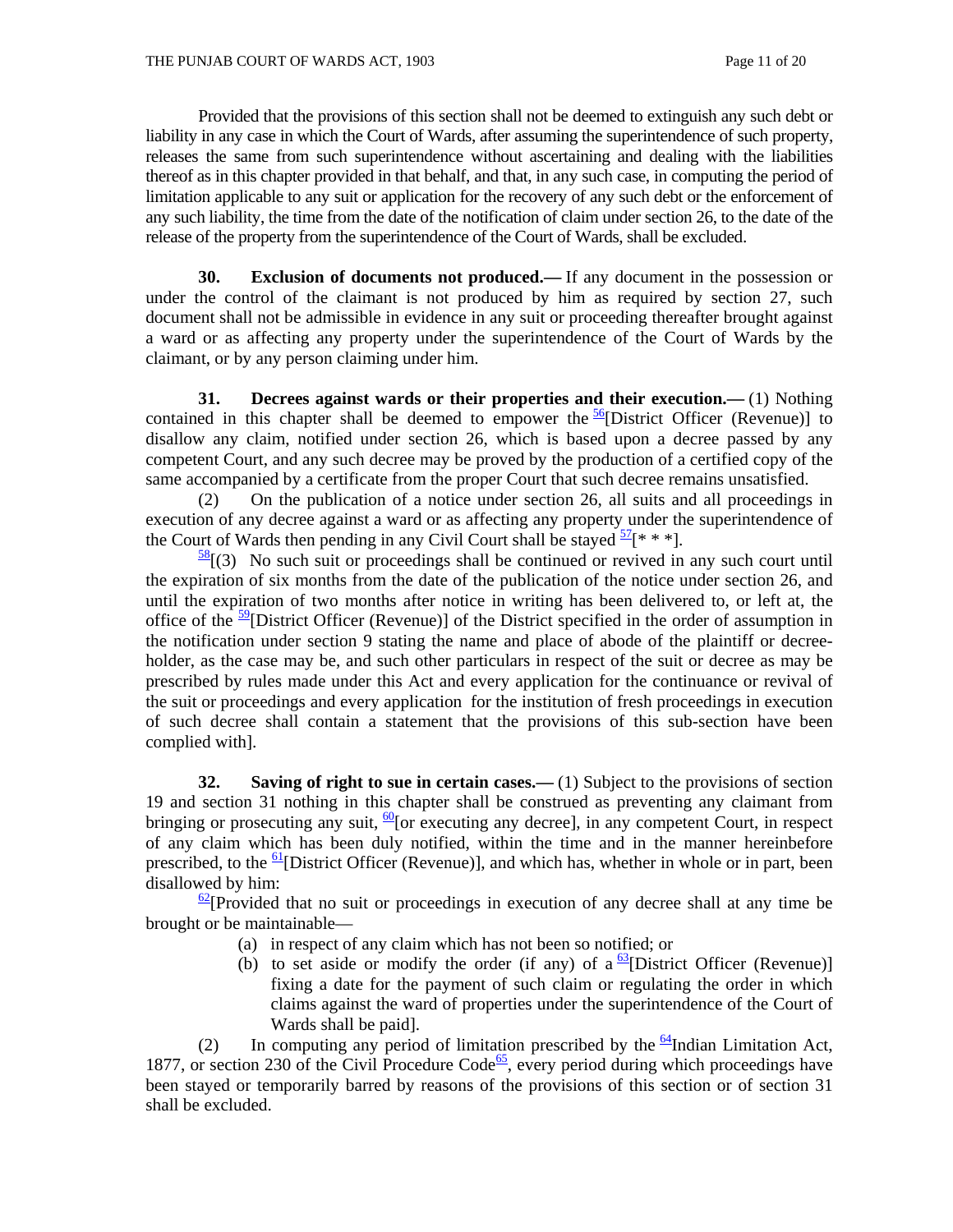**33.** Appeal and revision.— No appeal shall lie from any decision given or order made by  $a \frac{66}{1}$ District Officer (Revenue)] under this chapter, but nothing in this section shall be deemed in any way to limit or interfere with the power of the Court of Wards to revise any such decision or order.

 **34. Provincial Government may confer the powers of** <sup>67</sup>**[District Officer (Revenue)] on any person.—** For the purposes of this Chapter, the  $\frac{68}{8}$ [Board of Revenue] may, at any time or at any stage of any proceedings thereunder, invest any person with all or any of the powers of a  $\frac{69}{9}$ [District Officer (Revenue)].

#### **CHAPTER VII GUARDIANS AND MANAGERS**

 **35. Appointment, removal and control of guardians and tutors.—** (1) The Court of Wards may from time to time appoint guardians for the care of the persons of such wards as are minors or of unsound mind, or are suffering from any physical or mental defect or infirmity, or are females and unmarried, and may control and remove such guardians and no appointment of a guardian for any ward shall be valid, unless and until it has been confirmed by the Court of Wards.

 (2) In appointing a guardian under this section, the Court of Wards shall be guided, as far as may be, by the provisions of section 17 of the Guardians and Wards Act,  $1890^{20}$ , and if a ward leaves or is removed from the custody of a guardian appointed under this section, the  $\frac{1}{1}$ [District Officer (Revenue)] of the District specified in the notification issued under section 9 may exercise the powers conferred by section 25 of the said Act on a Court as defined in that Act.

 (3) The Court of Wards may appoint any person to be the tutor of any minor male ward and may control and remove such tutor. Every tutor so appointed shall discharge such duties and regulate his conduct in such manner as the Court of Wards may from time to time direct.

 **36. No person who can succeed to ward to be appointed guardian.—** No person who would be the next legal heir of a ward, or would otherwise be immediately interested in outliving a ward, shall be appointed to be his guardian; but nothing in this section shall apply to the mother of a ward or to a testamentary guardian.

**37.** Duties and responsibilities of guardians.— A guardian appointed under this chapter shall be charged with the custody of the ward, and shall, subject to the supervision and direction of the Court of Wards, and the rules (if any) made, under this Act, in that behalf, make suitable provision for his maintenance, health and, if he be a minor, his education and such other matters as the personal law to which the ward is subject, requires and shall—

- (a) give such security, if any, as the Court of Wards thinks fit for the due performance of his duty;
- (b) submit such accounts as the Court of Wards may direct;
- (c) pay the balances due from him thereon;
- (d) continue liable to account to the Court of Wards, after he has ceased to be guardian, for his receipts and disbursements during the period of his guardianship;
- (e) apply for the sanction of the Court of Wards to any act which may involve expense not previously sanctioned by it; and
- (f) be entitled to such salary or allowance, to be paid out of the proceeds of the property of the ward as the Court of Wards thinks fit, in respect of the execution of his duties as such.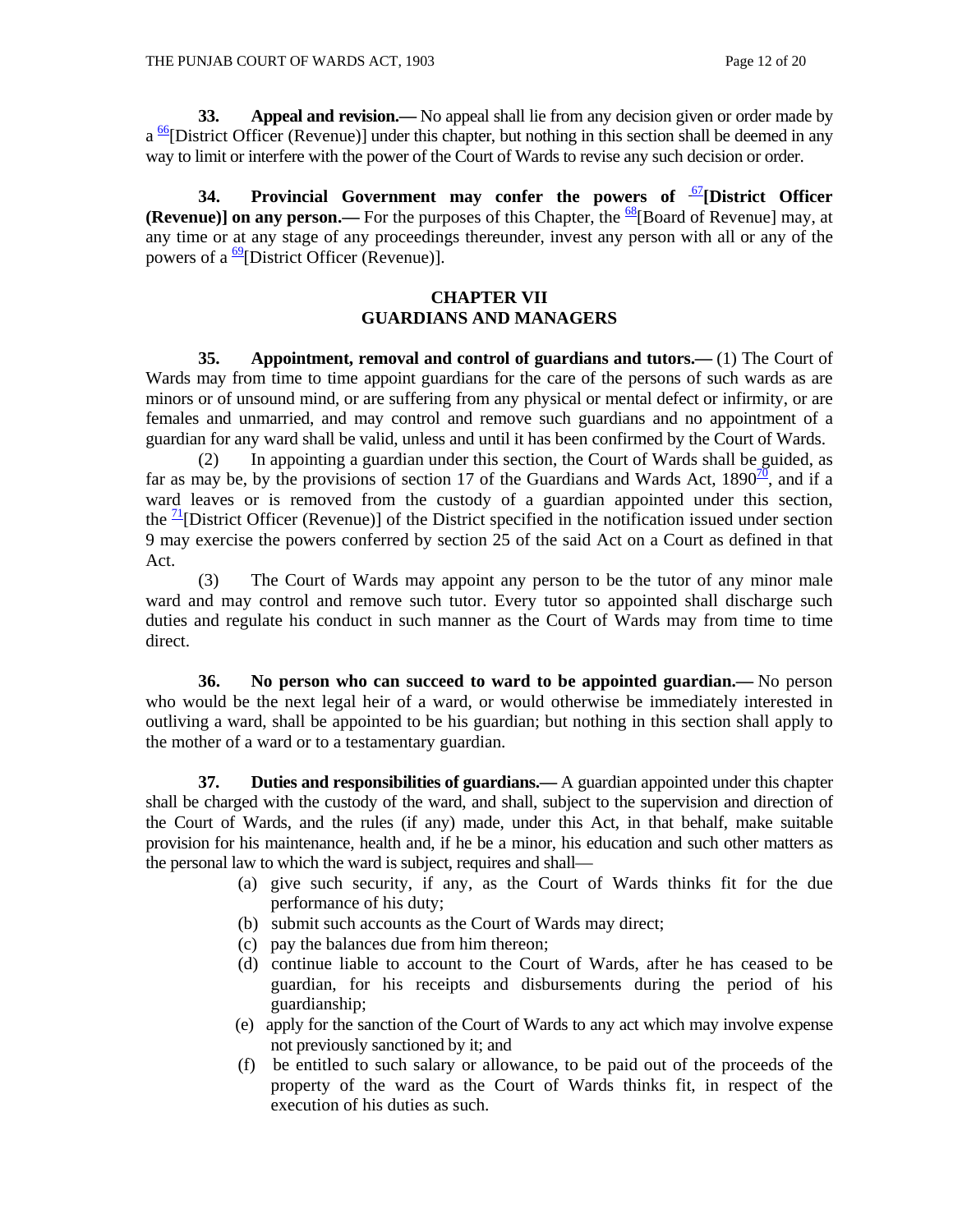**38. Appointment, control and removal of managers.—** The Court of Wards may appoint one or more managers for any properties under its superintendence and may control and remove such managers.

 **39. Powers of managers.—** A manager appointed by the Court of Wards shall, subject to the supervision and direction of the Court of Wards, and the rules (if any) made, under this Act, in that behalf, have power to collect the rents of the lands placed under his charge as well as all other money due to the ward or person whose property he manages, and to grant receipts therefor; and he may, subject to the same supervision, direction and rules (if any), grant and renew leases and farms, and do all such lawful acts as he may be generally or specially authorised by the Court of Wards to do for the good management of the property.

 **40. Duties and responsibilities of managers.—** Every manager appointed by the Court of Wards shall, subject to the supervision and direction of the Court of Wards, and to the rules (if any) made, under this Act, in that behalf, manage the property or properties placed under his charge diligently and faithfully, and he shall—

- (a) give such security, if any, as the Court of Wards thinks fit duly to account for what he may receive in respect of the rents and profits and other income of the property under his charge;
- (b) keep accounts in such form and submit them at such times as the Court of Wards may direct;
- (c) deal with all money received by him in such manner as the Court of Wards may direct;
- (d) apply for the sanction of the Court of Wards to any act which may involve the property in expense not previously sanctioned by it;
- (e) be entitled to such salary or allowance, to be paid out of the proceeds of such property, as the Court of Wards thinks fit, in respect of the execution of his duties;
- (f) be responsible for any loss occasioned to the property by his negligence or wilful default; and
- (g) continue liable to account to the Court of Wards after he has ceased to be manager for his receipts and disbursements during the period of his management.

 **41. Termination of appointment of guardian or manager.—** The appointment of every guardian or manager appointed under this chapter, shall terminate on the Court of Wards ceasing to exercise superintendence of the person or property in respect of whom or which such guardian or manager, as the case may be, has been appointed.

 **42. Guardians and managers to be deemed to be public servants and managers and certain guardians to be deemed to be public accountants.—** (1) Every guardian and manager appointed under this chapter shall be deemed to be a 'public servant' within the meaning of section 21 of the  $\frac{72}{2}$ [Pakistan] Penal Code<sup>73</sup> and for the purposes of that Code.

 (2) Every such manager shall be deemed to be a 'public accountant' within the meaning of the Public Accountants Act,  $1850^{74}$ , and every such guardian shall be deemed to be a 'public accountant' within the meaning and for the purposes of sections 3 to 5 of the Public Accountants Act,  $1850^{\frac{75}{6}}$ .

 (3) In the definition of 'legal remuneration' contained in section 161 of the  $\frac{16}{2}$ [Pakistan] Penal Code the word "Government" shall, for the purposes of this section, be deemed to include the Court of Wards.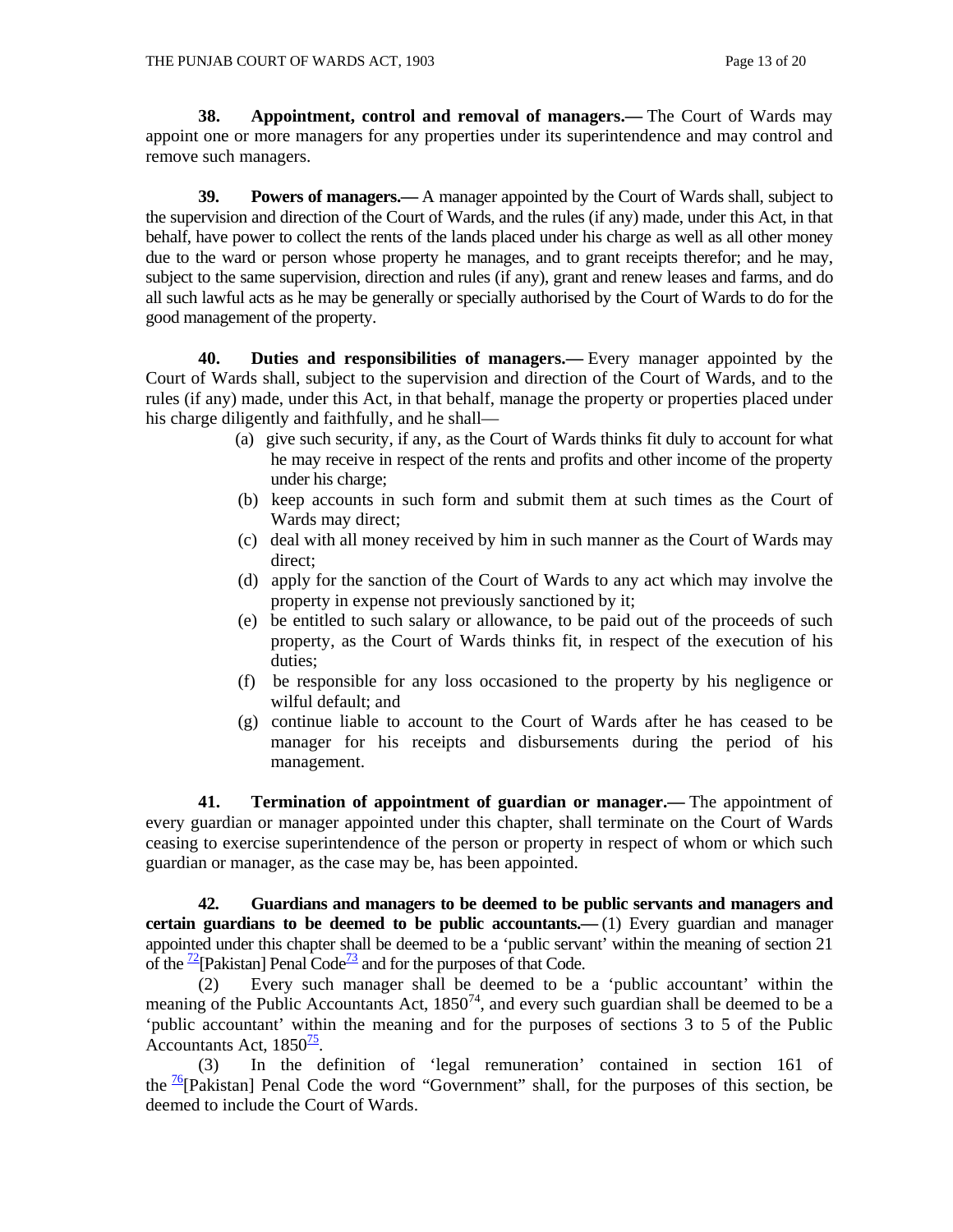**43.** <sup>77</sup>**[District Officer (Revenue)] when to discharge the duties of guardian or manager.**—If no such guardian or manager is appointed by the Court of Wards, the <sup>78</sup>[District] Officer (Revenue)] of the District specified in the order of assumption in the notification under section 9 or any other  $\frac{79}{2}$ [District Officer (Revenue)] whom the Court of Wards may appoint in that behalf, shall be competent to do anything that might be lawfully done by a guardian of the person or a manager of the property appointed under this chapter.

## **CHAPTER VIII RELEASE OF PERSONS AND PROPERTIES FROM SUPERINTENDENCE**

 **44. Power to release from superintendence.—** The Court of Wards may, at any time, release any person or property or both, from its superintendence:

80[\* \* \* \* \* \* \* \* \* \* \* \* \*]

Provided,  $\frac{81}{8}$  \* \* | that persons or property under the charge of the Court of Wards in accordance with the provisions of sub-section (2) of section 7, shall not be released without the concurrence of the Court which appointed or declared the  $\frac{82}{2}$ [District Officer (Revenue)] to be guardian of the person or property, or both, of the person concerned, under the Guardians and Wards Act,  $1890<sup>83</sup>$ .

 **45. Retention of superintendence of property until discharge of debts.—** (1) Whenever a ward dies or ceases to be under any legal incapacity, and his property is, at the time of his death or cessation of incapacity, still encumbered with debts and liabilities, the Court of Wards may either release such property or, with the sanction of the  $\frac{84}{4}$ [Board of Revenue], retain it or any part thereof under its superintendence until such debts and liabilities have been discharged.

 (2) In any case provided for in sub-section (1) the Court of Wards may together with the property of any such ward also retain, until the said debts and liabilities have been discharged, the property of which it has assumed the superintendence under section 8.

 **46. Retention of superintendence where there are more proprietors than one.—** If, in the case of any property, there are more proprietors than one, the Court of Wards may retain the whole property under its superintendence if one or more of the proprietors remain wards, although other or others may have ceased to be under any legal incapacity:

 Provided that in such cases a proprietor who has ceased to be disqualified shall not, after the cessation of such disqualification, be deemed to be ward for the purposes of this Act and the Court of Wards shall pay to such proprietor the surplus income accruing from his share of the joint property.

**47.** Appointment of guardian on release of minor.—(1) When the Court of Wards decides to release from its superintendence the person or property, or both, of any minor, it may, before such release, by an order in writing appoint any person to be the guardian of the person or property, or both, of such minor.

(2) Such appointment shall take effect from the date of such release.

 (3) In appointing a guardian under this section the Court of Wards shall be guided by the provisions of section 17 of the Guardians and Wards Act,  $1890<sup>85</sup>$ , and in every such case the  $\frac{86}{6}$ [District Officer (Revenue)] of the District specified in the order of assumption in the notification under section 9 shall have the powers conferred upon a  $\frac{87}{2}$ [District Officer (Revenue)] under section 35 (2).

 (4) Every such guardian shall have and be subject to the same rights, duties and liabilities as if he had been appointed under the Guardians and Wards Act, 1890.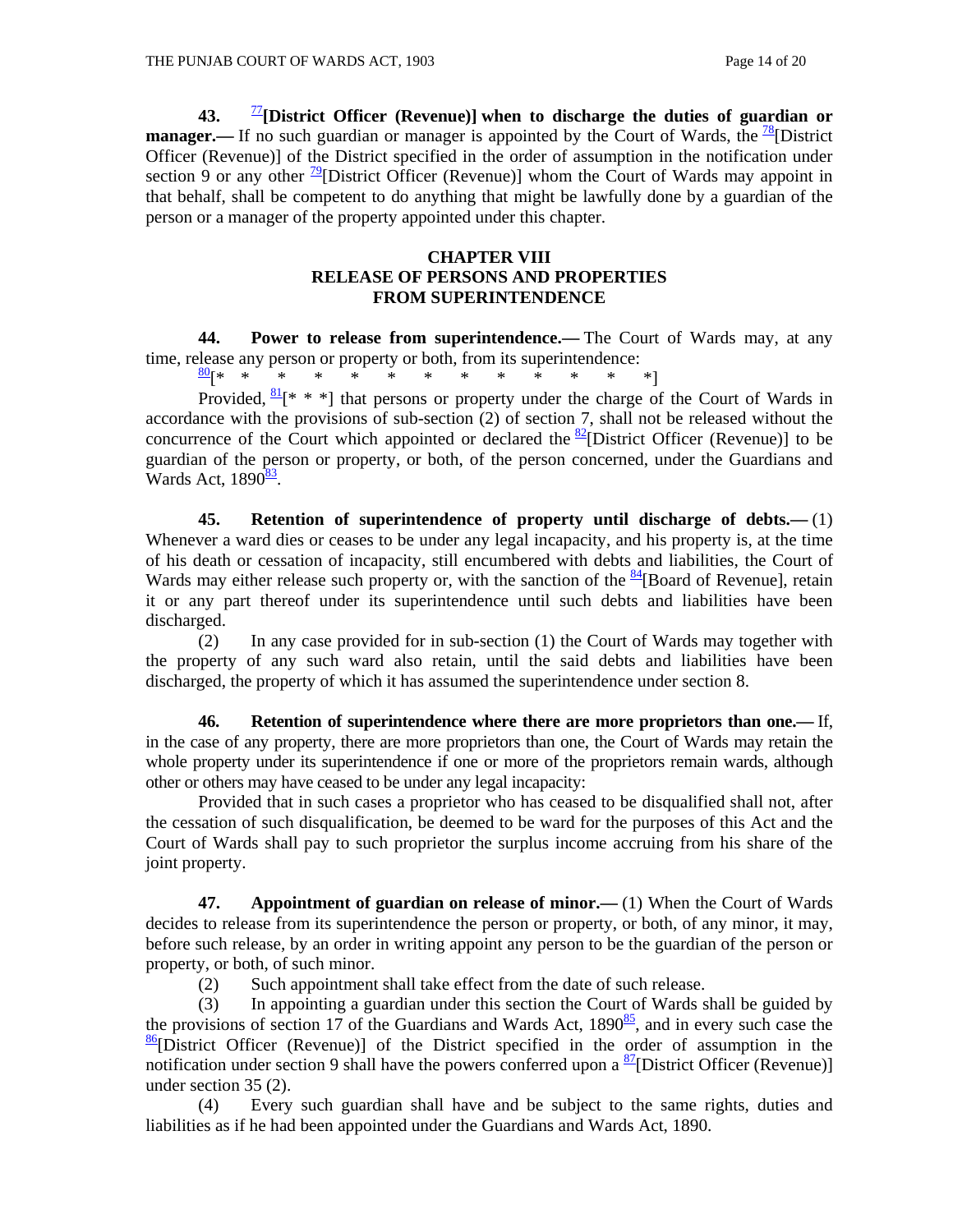**48. Disposal of property after the death of a person of whose property the Court of Wards has assumed superintendence.—** Whenever, in the event of the death of any person of whose property the Court of Wards has assumed superintendence, the succession to his property or any part thereof, is unclaimed or disputed, the Court of Wards may either direct that the property, or part thereof, be made over to any person entitled to or claiming the same, or may institute a suit of interpleader against the several claimants or may retain the superintendence thereof until a claimant has, in due course of law, established his title thereto in a competent Court.

 **49. Delivery of documents and accounts on release of property.—** Whenever the Court of Wards releases the property of any person from its superintendence, it shall deliver to such person or if it has appointed a guardian under sub-section (1) of section 47, to such guardian all documents of title and all papers and accounts (other than Government records) relating to such property.

 **50. Notifications as to release from superintendence.—** Whenever the Court of Wards releases any person or property from its superintendence, the fact of such release shall be notified in the  $\frac{88}{8}$ [Official Gazette], and such release shall take effect from the date fixed in this behalf in the notification.

 **51. Recovery of expenses.—** Any expense incurred by the Court of Wards on account of any property under its superintendence may, after the release of such property, be recovered as an arrear of land-revenue due in respect of such property, or any part thereof.

## **CHAPTER IX MISCELLANEOUS PROVISIONS**

**52. Bar of suits and proceedings.**—(1) No suit shall be brought in any Civil Court in respect of the exercise of any discretion conferred by this Act.

 (2) No suit shall be brought against any officer of Government or any guardian, manager or servant appointed by and discharging his duties under a Court of Wards for anything done by him in good faith under this Act.

**53. Investigations into matters under Chapters VI and VII to be considered judicial proceedings.—** Every investigation conducted by a <sup>89</sup>[District Officer (Revenue)] with reference to any claim preferred before him under Chapter VI or Chapter VII or to any matter connected with any such claim shall be taken to be a judicial proceeding within the meaning of the  $\frac{90}{9}$ [Pakistan] Penal Code<sup>91</sup>.

**54.** Power to make rules.— The Court of Wards may, with the previous sanction of the  $\frac{92}{2}$ [Provincial Government] make rules<sup>93</sup> consistent with this Act regulating all or any of the following matters, namely:-

- (a) the management of properties or of all or any property under the superintendence of the Court of Wards;
- (b) the procedure to be observed and the powers to be exercised by all or any persons in all or any proceedings under this Act;  $\frac{94}{8}$ <sup>\*</sup> \* \*]
- $\frac{95}{2}$ [(c) all matters or things required or permitted by this Act to be prescribed; and]
- $\frac{96}{6}$ [(d)] generally for the purpose of giving effect to all or any of the provisions of this Act.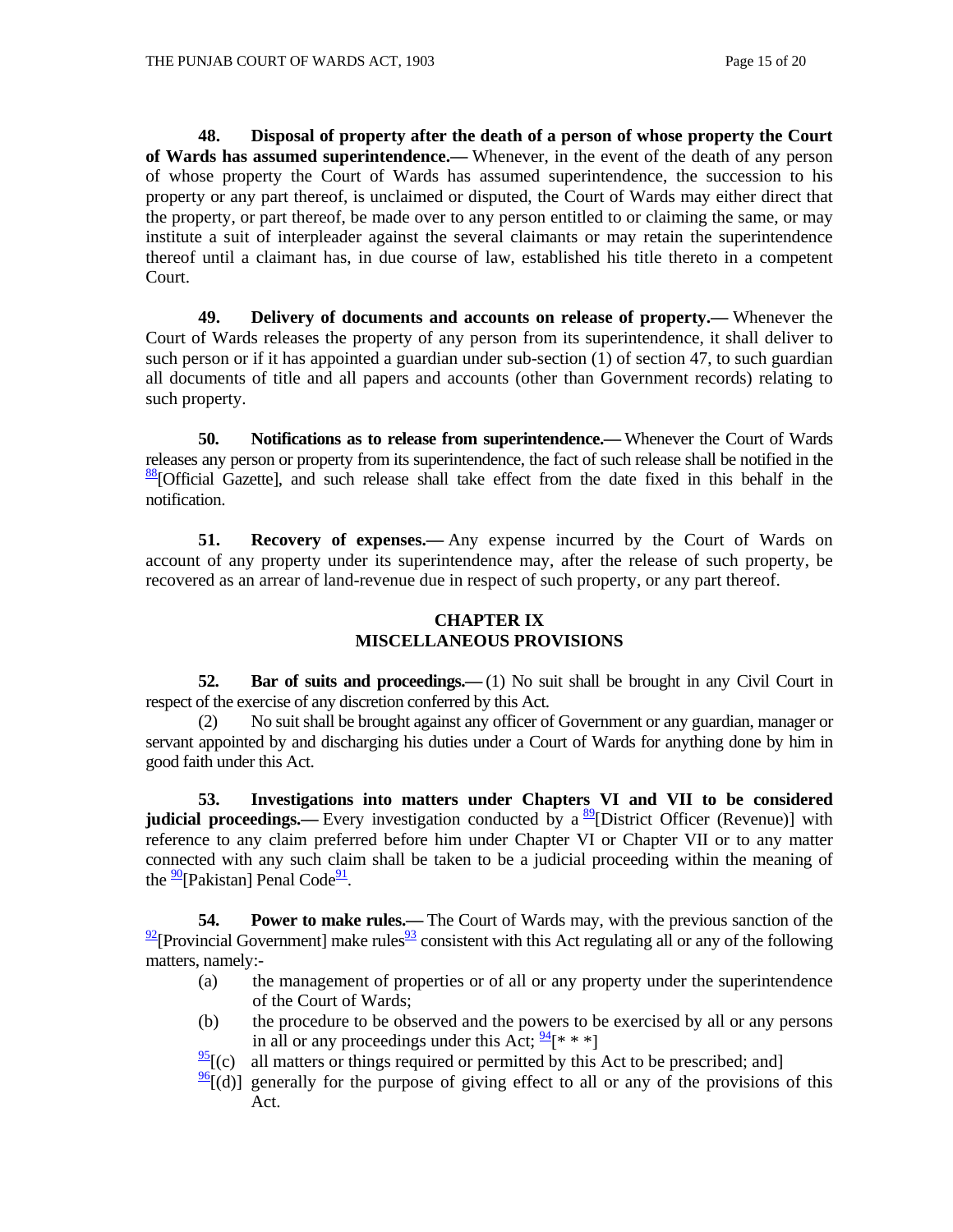| <b>Number and</b> | Title                                                                                | <b>Extent of repeal</b>                          |
|-------------------|--------------------------------------------------------------------------------------|--------------------------------------------------|
| vear              |                                                                                      |                                                  |
| XXVI of 1854      | Education of male minors<br>subject to the superintendence<br>of the Court of Wards. | The whole so far as it<br>applied to the Punjab. |
| IV of 1872        | The Punjab Laws Act, 1872.                                                           | Sections 34 to 38 inclusive.                     |
| XII of 1878       | Amendment of the Punjab<br>Laws Act, 1872.                                           | Sections 3 and 4.                                |

## **SCHEDULE ENACTMENTS REPEALED**

\_\_\_\_\_\_\_\_\_\_\_\_\_\_\_\_\_\_\_\_\_\_\_\_\_\_\_

 $\overline{a}$ 

 $\frac{9}{2}$  The words, "the Commissioner of the Division or", omitted by the West Pakistan (Adaptation and Repeal of Laws) Act, 1957 (XVI of 1957), section 3, Schedule III.

<sup>&</sup>lt;sup>1</sup> For Statement of Objects and Reasons, *see Punjab Gazette*, 1902, Part V, page 114; for report of the Select Committee, *see ibid.,*1903, page 21; for Proceedings in Council, *see ibid.,* 1902, page 128; *ibid.,* 1903, page 35. 2

 $2$  The word, "Indian", omitted by the Punjab Laws (Adaptation, Revision and Repeal) Act, 1955 (XV of 1955), section 2, Schedule I, Part II.

 $\frac{3}{2}$  IX of 1875.

<sup>&</sup>lt;sup>4</sup> Substituted by the Punjab Court of Wards (West Pakistan Amendment) Ordinance, 1968 (III of 1968).

 $\frac{5}{5}$  Substituted for the words "Commissioner of the Division", by the Punjab Court of Wards (Amendment) Ordinance, 2001 (XXVIII of 2001) which was protected and continued under the Provisional Constitutional Order, 1999 (Chief Executive's Order 1 of 1999) as amended by the Provisional Constitution (Amendment) Order, 1999 (Chief Executive's Order 9 of 1999) and Article 270AA of the Constitution of the Islamic Republic of Pakistan as substituted by the Constitution (Eighteenth Amendment) Act, 2010.

<sup>&</sup>lt;sup>6</sup> Substituted *ibid*., for the word "Commissioner".<br>
<sup>7</sup> *Ibid*.<br>
<sup>8</sup> *Ibid*. 9 The words "the Commissioner of the Division of

 $\frac{10}{2}$  Substituted for the words "Deputy Commissioner", by the Punjab Court of Wards (Amendment) Ordinance, 2001 (XXVIII of 2001) which was protected and continued under the Provisional Constitutional Order, 1999 (Chief Executive's Order 1 of 1999) as amended by the Provisional Constitution (Amendment) Order, 1999 (Chief Executive's Order 9 of 1999) and Article 270AA of the Constitution of the Islamic Republic of Pakistan as substituted by the Constitution (Eighteenth Amendment) Act, 2010.

 $\frac{11}{11}$  Substituted the West Pakistan (Adaptation and Repeal of Laws) Act, 1957 (XVI of 1957), for the words "Provincial Government" which were previously substituted, for the words "Local Government", by the Government of India (Adaptation of Indian Laws) Order, 1937 as amended by the Government of India (Adaptation of Indian Laws) Supplementary Order, 1937.

 $\frac{12}{12}$  The words, "Commissioner or", deleted by the West Pakistan (Adaptation and Repeal of Laws) Act, 1957 (XVI of 1957).

 $\frac{13}{13}$  Substituted for the words "Deputy Commissioner", by the Punjab Court of Wards (Amendment) Ordinance, 2001 (XXVIII of 2001) which was protected and continued under the Provisional Constitutional Order, 1999 (Chief Executive's Order 1 of 1999) as amended by the Provisional Constitution (Amendment) Order, 1999 (Chief Executive's Order 9 of 1999) and Article 270AA of the Constitution of the Islamic Republic of Pakistan as substituted by the Constitution (Eighteenth Amendment) Act, 2010.

<sup>14</sup> Substituted by the West Pakistan (Adaptation and Repeal of Laws) Act, 1957 (XVI of 1957)*,* for the words "Provincial Government"<br><sup>15</sup> Ibid.

<sup>15</sup> *Ibid*. 16 *Ibid*. 17 *Ibid*. 18 *Ibid*. 19 *Ibid*. 20 *Ibid*.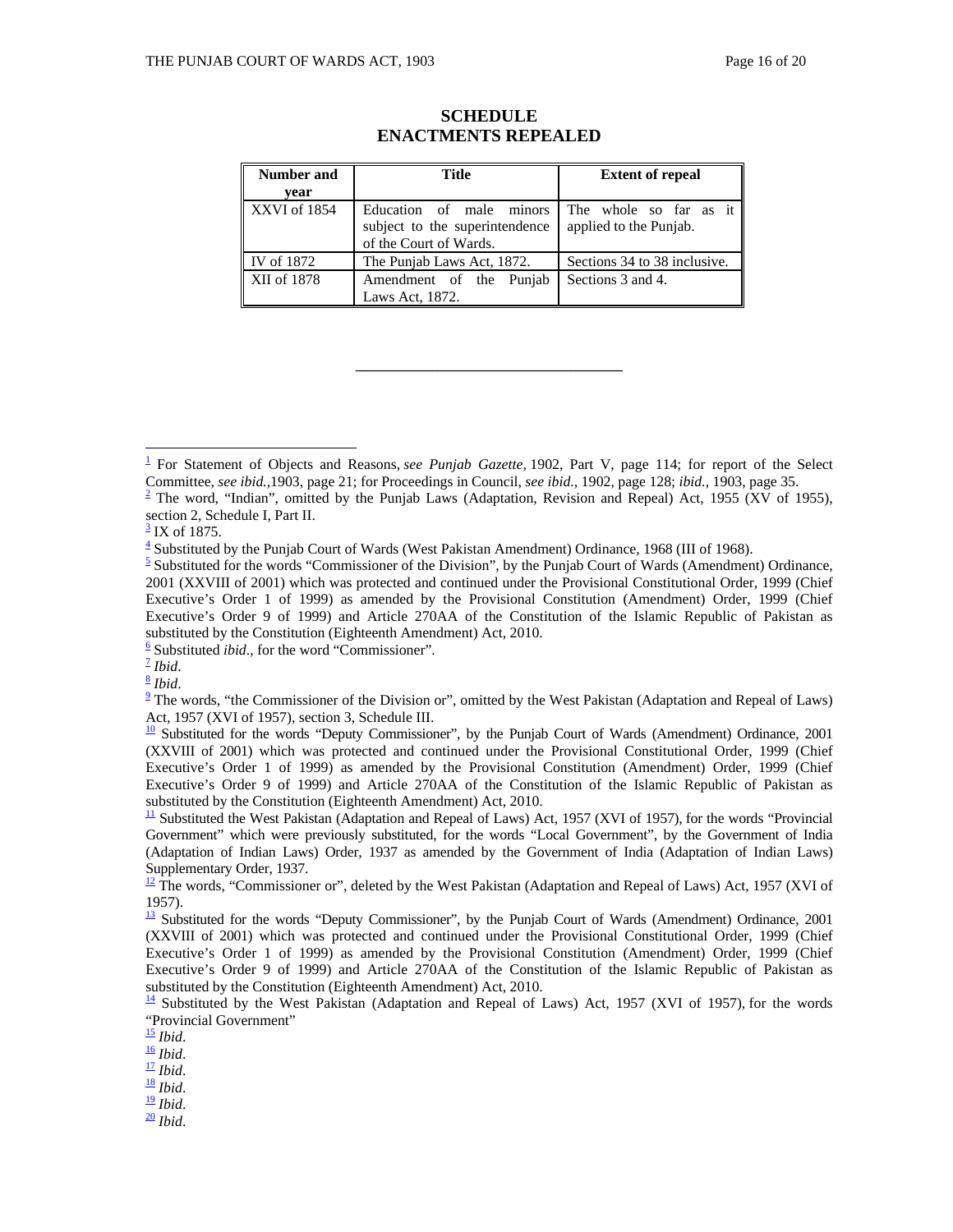$\frac{21}{22}$  *Ibid*.<br><sup>22</sup> Substituted for the words "Deputy Commissioner", by the Punjab Court of Wards (Amendment) Ordinance, 2001 (XXVIII of 2001) which was protected and continued under the Provisional Constitutional Order, 1999 (Chief Executive's Order 1 of 1999) as amended by the Provisional Constitution (Amendment) Order, 1999 (Chief Executive's Order 9 of 1999) and Article 270AA of the Constitution of the Islamic Republic of Pakistan as substituted by the Constitution (Eighteenth Amendment) Act, 2010.

 $\frac{23}{4}$  VIII of 1890.<br><sup>24</sup> Substituted, for the word "Gazette", by the Government of India (Adaptation of Indian Laws) Order, 1937 as amended by the Government of India (Adaptation of Indian Laws) Supplementary Order, 1937.

 $\frac{25}{25}$  Substituted for the words "Deputy Commissioner", by the Punjab Court of Wards (Amendment) Ordinance, 2001 (XXVIII of 2001) which was protected and continued under the Provisional Constitutional Order, 1999 (Chief Executive's Order 1 of 1999) as amended by the Provisional Constitution (Amendment) Order, 1999 (Chief Executive's Order 9 of 1999) and Article 270AA of the Constitution of the Islamic Republic of Pakistan as substituted by the Constitution (Eighteenth Amendment) Act, 2010.<br> $\frac{26}{10}$  *Ibid* 

 $\frac{27}{27}$  Substituted by the West Pakistan (Adaptation and Repeal of Laws) Act, 1957 (XVI of 1957), section 3, Schedule, III, for the following portion:-

"For the purpose of satisfying himself as to whether in respect of any land-holder,

(a) the Provincial Government should be moved to make an order under sub-section (2) of section 5, or

(b) the Court of Wards should be moved to make an order under section 6."

The words "Provincial Government" were earlier substituted for the words "Local Government" by the Government of India (Adaptation of Indian Laws) Order, 1937 as amended by the Government of India (Adaptation of Indian Laws) Supplementary Order, 1937.

 $\frac{28}{28}$  Substituted for the words "Deputy Commissioner", by the Punjab Court of Wards (Amendment) Ordinance, 2001 (XXVIII of 2001) which was protected and continued under the Provisional Constitutional Order, 1999 (Chief Executive's Order 1 of 1999) as amended by the Provisional Constitution (Amendment) Order, 1999 (Chief Executive's Order 9 of 1999) and Article 270AA of the Constitution of the Islamic Republic of Pakistan as substituted by the Constitution (Eighteenth Amendment) Act, 2010.<br> $\frac{29 \text{ Ibid.}}{ }$ 

<sup>20</sup> *Ibid.*<br><sup>31</sup> *Ibid.* 32 *Ibid.* 32 *Ibid.* 32 *Ibid.* 33 IV of 1882.<br><sup>34</sup> Substituted for the words "Deputy Commissioner", by the Punjab Court of Wards (Amendment) Ordinance, 2001 (XXVIII of 2001) which was protected and continued under the Provisional Constitutional Order, 1999 (Chief Executive's Order 1 of 1999) as amended by the Provisional Constitution (Amendment) Order, 1999 (Chief Executive's Order 9 of 1999) and Article 270AA of the Constitution of the Islamic Republic of Pakistan as substituted by the Constitution (Eighteenth Amendment) Act, 2010.

 $\frac{35}{25}$  Substituted by the West Pakistan (Adaptation and Repeal of Laws) Act, 1957 (XVI of 1957), section 3, Schedule III for the words "Provincial Government" which were previously substituted, for the words "Local Government", by the Government of India (Adaptation of Indian Laws) Order, 1937 as amended by the Government of India (Adaptation of Indian Laws) Supplementary Order, 1937.<br>
<sup>36</sup> Ibid.

<sup>37</sup> Inserted by the Punjab Court of Wards (Amendment) Act, 1944 (II of 1944), section 2.<br><sup>38</sup> *Ibid.*<br><sup>39</sup> Substituted for the words "Deputy Commissioner", by the Punjab Court of Wards (Amendment) Ordinance, 2001 (XXVIII of 2001) which was protected and continued under the Provisional Constitutional Order, 1999 (Chief Executive's Order 1 of 1999) as amended by the Provisional Constitution (Amendment) Order, 1999 (Chief Executive's Order 9 of 1999) and Article 270AA of the Constitution of the Islamic Republic of Pakistan as substituted by the Constitution (Eighteenth Amendment) Act, 2010.

 $\frac{40}{2}$  Substituted by the Punjab Court of Wards (Amendment) Act, 1944 (II of 1944), for the words "the cause of action, and the relief which he claims".<br> $\frac{41}{1}$  Inserted by the Punjab Court of Wards (Amendment) Act, 1944 (II of 1944), section 2.

 $\frac{42}{2}$  Substituted for the words "Deputy Commissioner", by the Punjab Court of Wards (Amendment) Ordinance, 2001 (XXVIII of 2001) which was protected and continued under the Provisional Constitutional Order, 1999 (Chief Executive's Order 1 of 1999) as amended by the Provisional Constitution (Amendment) Order, 1999 (Chief Executive's Order 9 of 1999) and Article 270AA of the Constitution of the Islamic Republic of Pakistan as substituted by the Constitution (Eighteenth Amendment) Act, 2010.

 $\frac{43}{44}$  *Ibid.*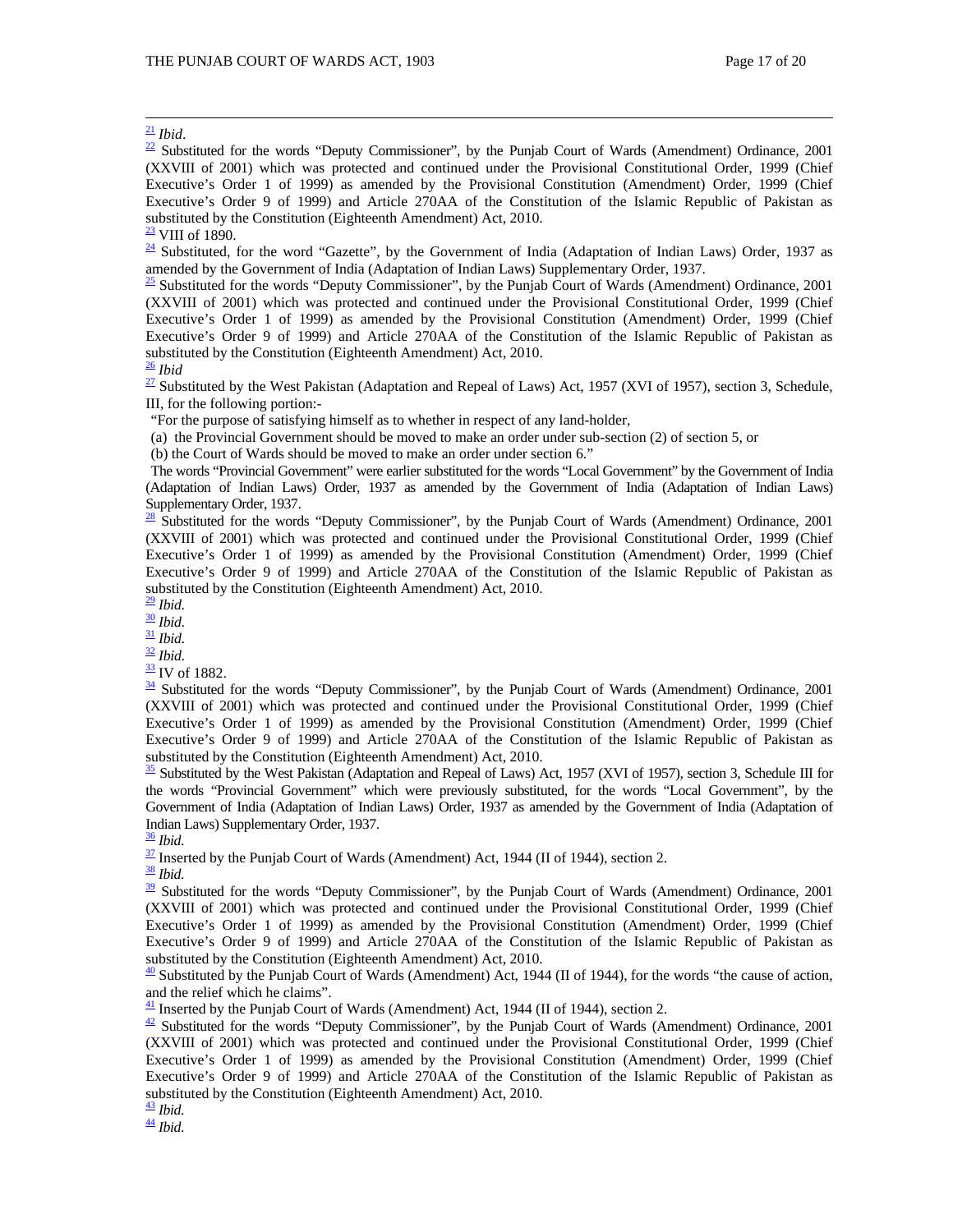<sup>45</sup> *Ibid*. 46 Substituted for the word "Gazette", by the Government of India (Adaptation of Indian Laws) Order, 1937 as amended by the Government of India (Adaptation of Indian Laws) Supplementary Order, 1937.

 $\frac{47}{2}$  Substituted for the words "Deputy Commissioner", by the Punjab Court of Wards (Amendment) Ordinance, 2001 (XXVIII of 2001) which was protected and continued under the Provisional Constitutional Order, 1999 (Chief Executive's Order 1 of 1999) as amended by the Provisional Constitution (Amendment) Order, 1999 (Chief Executive's Order 9 of 1999) and Article 270AA of the Constitution of the Islamic Republic of Pakistan as substituted by the Constitution (Eighteenth Amendment) Act, 2010.<br> $\frac{48}{10}$  Ibid.

49 *Ibid.*<br>
50 *Ibid.*<br>
52 *Ibid.*<br>
53 *Substituted, for the word "the Crown", by the West Pakistan Laws (Adaptation) Order 1964, section 2 (1), <br>
53 Substituted, for the word "the Crown", by the West Pakistan Laws (Adapta* Schedule, Part II.

 $54$  Substituted for the words "Deputy Commissioner", by the Punjab Court of Wards (Amendment) Ordinance, 2001 (XXVIII of 2001) which was protected and continued under the Provisional Constitutional Order, 1999 (Chief Executive's Order 1 of 1999) as amended by the Provisional Constitution (Amendment) Order, 1999 (Chief Executive's Order 9 of 1999) and Article 270AA of the Constitution of the Islamic Republic of Pakistan as substituted by the Constitution (Eighteenth Amendment) Act, 2010.<br><sup>55</sup> Now the Limitation Act, 1908 (IX of 1908).

 $\frac{56}{2}$  Substituted for the words "Deputy Commissioner", by the Punjab Court of Wards (Amendment) Ordinance, 2001 (XXVIII of 2001) which was protected and continued under the Provisional Constitutional Order, 1999 (Chief Executive's Order 1 of 1999) as amended by the Provisional Constitution (Amendment) Order, 1999 (Chief Executive's Order 9 of 1999) and Article 270AA of the Constitution of the Islamic Republic of Pakistan as substituted by the Constitution (Eighteenth Amendment) Act, 2010.

 $\frac{57}{2}$  The words and figures "until the plaintiff or the decree-holder files the certificate that the claim has been notified in accordance with section 29" omitted by the Punjab Court of Wards (Amendment) Act, 1944 (II of 1944), section 3.<br> $\frac{58}{18}$  Substituted *ibid.*, for the original sub-section (3).

<sup>59</sup> Substituted for the words "Deputy Commissioner", by the Punjab Court of Wards (Amendment) Ordinance, 2001 (XXVIII of 2001) which was protected and continued under the Provisional Constitutional Order, 1999 (Chief Executive's Order 1 of 1999) as amended by the Provisional Constitution (Amendment) Order, 1999 (Chief Executive's Order 9 of 1999) and Article 270AA of the Constitution of the Islamic Republic of Pakistan as substituted by the Constitution (Eighteenth Amendment) Act, 2010.<br> $\frac{60}{2}$  Inserted by the Punjab Court of Wards (Amendment) Act, 1944 (II of 1944).

 $\frac{61}{2}$  Substituted for the words "Deputy Commissioner", by the Punjab Court of Wards (Amendment) Ordinance, 2001 (XXVIII of 2001) which was protected and continued under the Provisional Constitutional Order, 1999 (Chief Executive's Order 1 of 1999) as amended by the Provisional Constitution (Amendment) Order, 1999 (Chief Executive's Order 9 of 1999) and Article 270AA of the Constitution of the Islamic Republic of Pakistan as substituted by the Constitution (Eighteenth Amendment) Act, 2010.

 $\frac{62}{2}$  Substituted by the Punjab Court of Wards (Amendment) Act, 1944 (II of 1944), for the following words:-

"but no suit shall at any time be brought or be maintainable in respect of any claim which has not been so notified or to set aside or modify the order of a Deputy Commissioner (if any) fixing a date for the payment of such claim or regulating the order in which claims against the ward or properties under the superintendence of the Court of Wards shall be paid".<br>
<u><sup>63</sup></u> Substituted for the words "Deputy Commissioner", by the Punjab Court of Wards (Amendment) Ordinance, 2001

(XXVIII of 2001) which was protected and continued under the Provisional Constitutional Order, 1999 (Chief Executive's Order 1 of 1999) as amended by the Provisional Constitution (Amendment) Order, 1999 (Chief Executive's Order 9 of 1999) and Article 270AA of the Constitution of the Islamic Republic of Pakistan as substituted by the Constitution (Eighteenth Amendment) Act, 2010.<br>
<u><sup>64</sup></u> XV of 1877, subsequently replaced by the Limitation Act, 1908 (IX of 1908).

 $\frac{65}{6}$  XIV of 1882.  $\frac{65}{6}$  Substituted for the words "Deputy Commissioner", by the Punjab Court of Wards (Amendment) Ordinance, 2001 (XXVIII of 2001) which was protected and continued under the Provisional Constitutional Order, 1999 (Chief Executive's Order 1 of 1999) as amended by the Provisional Constitution (Amendment) Order, 1999 (Chief Executive's Order 9 of 1999) and Article 270AA of the Constitution of the Islamic Republic of Pakistan as substituted by the Constitution (Eighteenth Amendment) Act, 2010. <sup>67</sup> *Ibid*.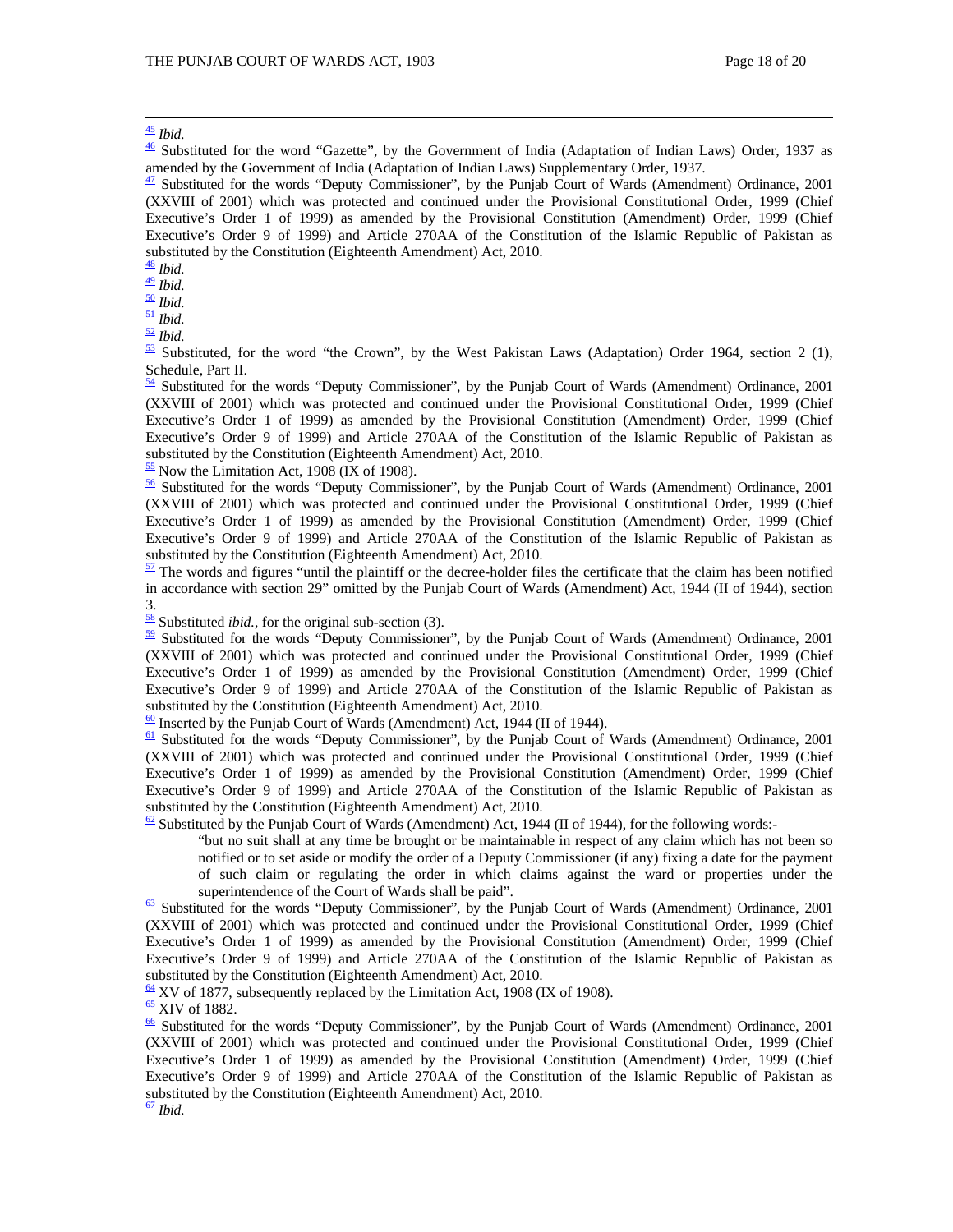68 Substituted by the West Pakistan (Adaptation and Repeal of Laws) Act, 1957 (XVI of 1957), section 3, Schedule III, for the words "Provincial Government", which were previously substituted, for the words "Local Government", by the Government of India (Adaptation of Indian Laws) Order, 1937 as amended by the Government of India (Adaptation of Indian Laws) Supplementary Order, 1937.

 $\frac{69}{2}$  Substituted for the words "Deputy Commissioner", by the Punjab Court of Wards (Amendment) Ordinance, 2001 (XXVIII of 2001) which was protected and continued under the Provisional Constitutional Order, 1999 (Chief Executive's Order 1 of 1999) as amended by the Provisional Constitution (Amendment) Order, 1999 (Chief Executive's Order 9 of 1999) and Article 270AA of the Constitution of the Islamic Republic of Pakistan as substituted by the Constitution (Eighteenth Amendment) Act, 2010.  $\frac{70}{10}$  VIII of 1890.

 $\frac{71}{2}$  Substituted for the words "Deputy Commissioner", by the Punjab Court of Wards (Amendment) Ordinance, 2001 (XXVIII of 2001) which was protected and continued under the Provisional Constitutional Order, 1999 (Chief Executive's Order 1 of 1999) as amended by the Provisional Constitution (Amendment) Order, 1999 (Chief Executive's Order 9 of 1999) and Article 270AA of the Constitution of the Islamic Republic of Pakistan as substituted by the Constitution (Eighteenth Amendment) Act, 2010.

 $\frac{72}{2}$  Substituted, for the word "Indian", by the Punjab Laws (Adaptation, Revision and Repeal) Act, 1954 (XV of 1955), section 2, Schedule I, Part II.<br> $\frac{73}{12}$ XLV of 1860.

<sup>74</sup> XII of 1850<br><sup>75</sup> *Ibid. 75 Ibid. The Word "Indian"*, by the Punjab Laws (Adaptation, Revision and Repeal) Act, 1954 (XV of  $\frac{76}{10}$  Substituted, for the word "Indian", by the Punjab Laws (Adaptation, Revision 1955), section 2, Schedule I, Part II.

 $\frac{77}{2}$  Substituted for the words "Deputy Commissioner", by the Punjab Court of Wards (Amendment) Ordinance, 2001 (XXVIII of 2001) which was protected and continued under the Provisional Constitutional Order, 1999 (Chief Executive's Order 1 of 1999) as amended by the Provisional Constitution (Amendment) Order, 1999 (Chief Executive's Order 9 of 1999) and Article 270AA of the Constitution of the Islamic Republic of Pakistan as substituted by the Constitution (Eighteenth Amendment) Act, 2010.<br> $\frac{78}{10}$  Ibid.

<sup>78</sup> *Ibid*. 79 *Ibid*. 80 The first proviso omitted by the West Pakistan (Adaptation and Repeal of Laws) Act, 1957 (XVI of 1957), section

3, Schedule III.<br> $\frac{81}{1}$  The word, "further" omitted ibid.

 $\frac{82}{2}$  Substituted for the words "Deputy Commissioner", by the Punjab Court of Wards (Amendment) Ordinance, 2001 (XXVIII of 2001) which was protected and continued under the Provisional Constitutional Order, 1999 (Chief Executive's Order 1 of 1999) as amended by the Provisional Constitution (Amendment) Order, 1999 (Chief Executive's Order 9 of 1999) and Article 270AA of the Constitution of the Islamic Republic of Pakistan as substituted by the Constitution (Eighteenth Amendment) Act, 2010.

<sup>83</sup> VIII of 1890. 84 Substituted by the West Pakistan (Adaptation and Repeal of Laws) Act, 1957 (XVI of 1957)*,* for the words "Provincial Government", which were previously substituted, for the words "Local Government", by the Government of India (Adaptation of Indian Laws) Order, 1937 as amended by the Government of India (Adaptation of Indian Laws) Supplementary Order, 1937.<br>
<u>85</u> VIII of 1890.

 $86$  Substituted for the words "Deputy Commissioner", by the Punjab Court of Wards (Amendment) Ordinance, 2001 (XXVIII of 2001) which was protected and continued under the Provisional Constitutional Order, 1999 (Chief Executive's Order 1 of 1999) as amended by the Provisional Constitution (Amendment) Order, 1999 (Chief Executive's Order 9 of 1999) and Article 270AA of the Constitution of the Islamic Republic of Pakistan as substituted by the Constitution (Eighteenth Amendment) Act, 2010.  $\frac{87}{2}$  Ibid.

88 Substituted, for the word "Gazette", by the Government of India (Adaptation of Indian Laws) Order, 1937 as amended by the Government of India (Adaptation of Indian Laws) Supplementary Order, 1937.

 $\frac{89}{2}$  Substituted for the words "Deputy Commissioner", by the Punjab Court of Wards (Amendment) Ordinance, 2001 (XXVIII of 2001) which was protected and continued under the Provisional Constitutional Order, 1999 (Chief Executive's Order 1 of 1999) as amended by the Provisional Constitution (Amendment) Order, 1999 (Chief Executive's Order 9 of 1999) and Article 270AA of the Constitution of the Islamic Republic of Pakistan as substituted by the Constitution (Eighteenth Amendment) Act, 2010.

 $\frac{90}{90}$  Substituted for the word "Indian", by the Punjab Laws (Adaptation, Revision and Repeal) Act, 1954 (XV of 1955), section 2, Schedule I, Part II.

 $\frac{91}{2}$  XLV of 1860.